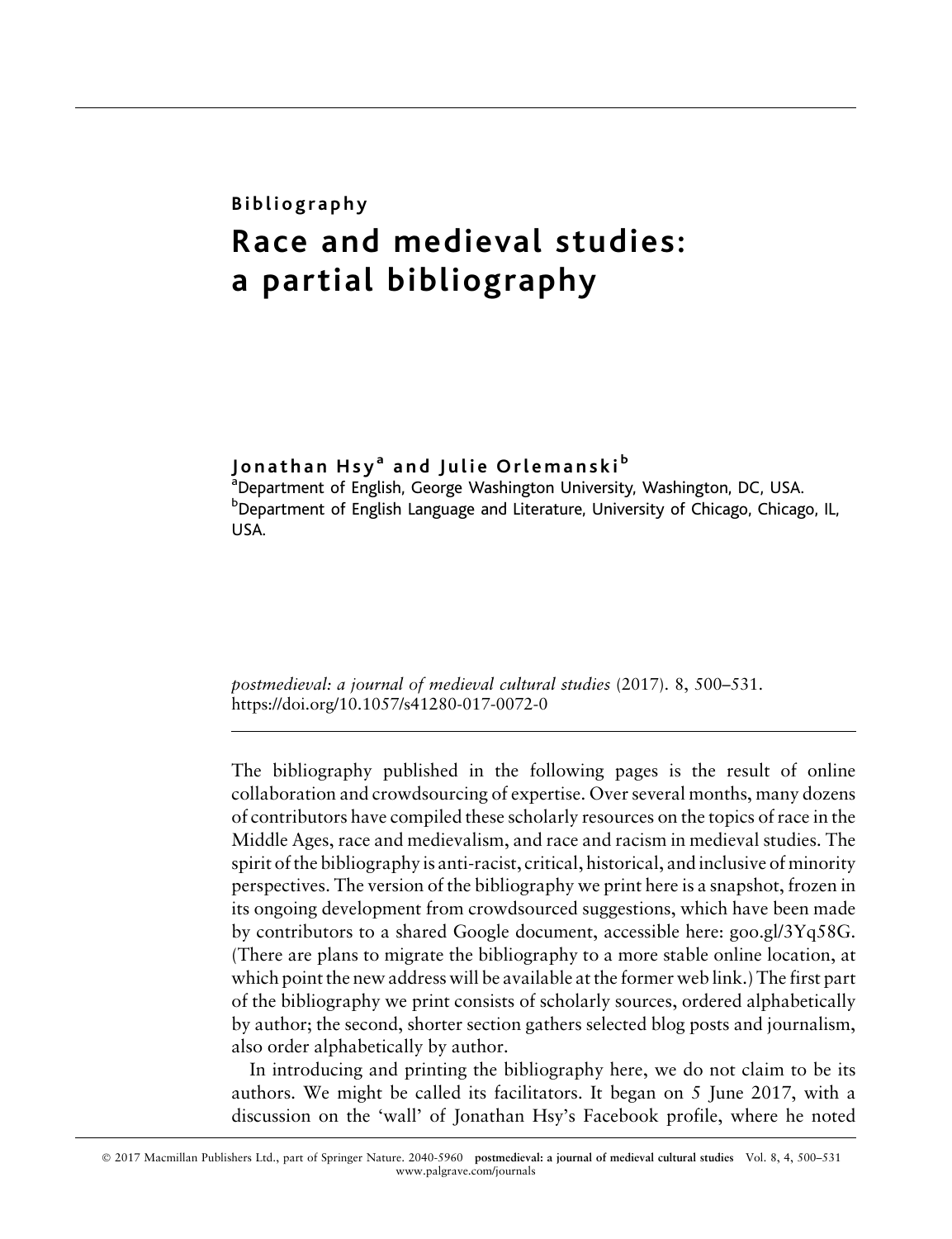feeling 'encouraged by the sheer number of medievalists speaking out against white nationalism and racist appropriations of the medieval past in the context of recent events' – but also observed that 'people of color and religious minority perspectives on issues pertaining to medieval race, religion, language, and nation are not being cited in such work. There are many POC/ethnic/religious minority medievalists who have been thinking and publishing about such issues for quite some time and I hope, in the future, more of this scholarship will get the visibility it deserves.' In the thread of responses to Hsy's remark, Julie Orlemanski posted a one-page bibliography on 'Race and Medieval Studies' that she had prepared for a meeting of the Medieval Studies Workshop at the University of Chicago, with a link to a Google doc where anyone could edit and add to this bibliography. After ten days of anyone being able to edit the document, the settings were changed to protect it from vandalism, and contributors could suggest additions and edits, which Hsy and Orlemanski would 'approve' to incorporate into the document. Hsy has written about the context and aims of the bibliography in a post at the blog In the Middle entitled '#MoreVoices: Citation, Inclusion, and Working Together' ([http://www.](http://www.inthemedievalmiddle.com/2017/06/morevoices-citation-inclusion-and.html) [inthemedievalmiddle.com/2017/06/morevoices-citation-inclusion-and.html](http://www.inthemedievalmiddle.com/2017/06/morevoices-citation-inclusion-and.html)).

Given the widely distributed and partially anonymous constitution of the 'crowd' whose suggestions generated this bibliography, we are unable to acknowledge by name all of the individuals who added to this document. However, we thank everyone who has contributed. Springer, the corporation that owns postmedieval: a journal of medieval cultural studies, has agreed to make the electronic file of the bibliography available outside of any paywall, free of charge. Our hope is that the bibliography will be re-mediated in many forms, traveling and growing as it supports new pedagogy and new scholarship. It is not lost on us that our narrative of the bibliography's origins is full of the names of for-profit corporations. Google, Facebook, and Springer all provide platforms for scholarly exchange, but they come with their own restrictions and limits. Moreover, the particular modes of sociality these platforms foster – particularly, the coterie-style nature of Facebook and of medievalist communities on Twitter – influence who has seen and contributed to the bibliography to this point. The incarnation of the bibliography here will, we hope, work to broaden its accessibility. We invite all those who have sources to add or suggestions to make to visit the bibliography's online home (goo.gl/3Yq58G) and contribute to its ongoing development.

## Academic publications and related materials

Abu-Lughod, Janet. Before European Hegemony: The World System A.D. 1250–1350 (Oxford: Oxford University Press, 1989).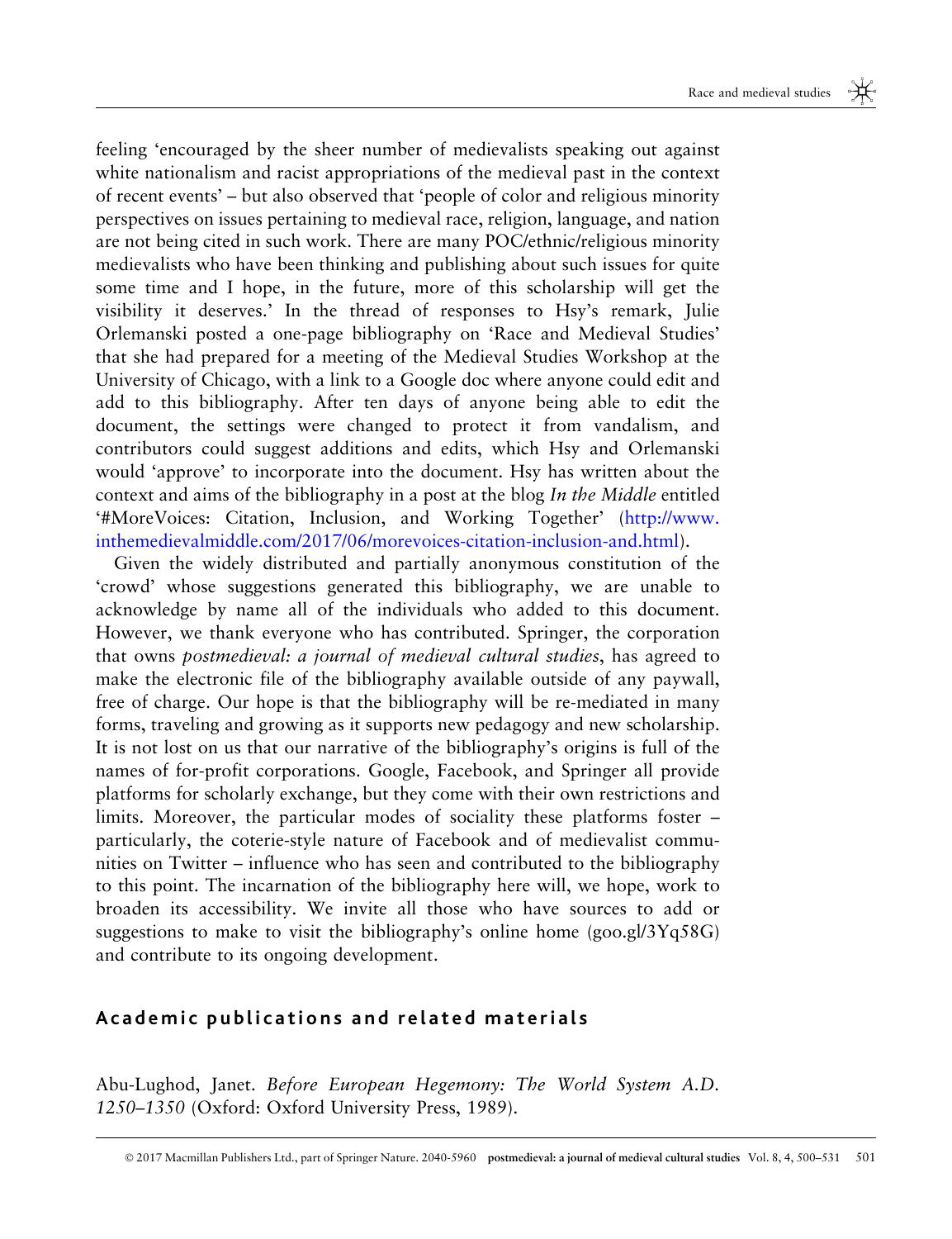Ahmed, Sara. On Being Included: Racism and Diversity in Intellectual Life (Durham, NC: Duke University Press, 2012). [This is not about medieval studies specifically, but it draws from both administrative experience and philosophical/ theoretical traditions to discuss 'diversity work' in academia.]

Ahmed, Sara. 'Race as Sedimented History.' postmedieval 6.1 (2015): 94–97.

Akbari, Suzanne C. Idols in the East: European Representations of Islam and the Orient, 1100–1450 (Ithaca: Cornell University Press, 2009).

Akbari, Suzanne C. 'Placing the Jews in Late Medieval English Literature.' In Orientalism and the Jews, eds. Ivan Davidson Kalmar and Derek J. Penslar (Lebanon, NH: Brandeis University Press, 2005), 32–50.

Al-Azmeh, Aziz. 'Barbarians in Arab Eyes.' Past & Present 134 (1992):  $3-18$ .

Altschul, Nadia. 'Saracens and Race in Roman de la Rose Iconography: The Case of Dangier in Bodleian Douce 195.' Digital Philology 2.1 (2013): 1–15.

Ardizzone, Heidi. An Illuminated Life: Belle da Costa Green's Journey from Prejudice to Privilege (New York: Norton & Norton, 2007).

Armstrong, Dorsey. 'Postcolonial Palomides: Malory's Saracen Knight and the Unmaking of Arthurian Community.' Exemplaria 18.1 (2006): 175–203.

Bale, Anthony. Feeling Persecuted: Christians, Jews, and Images of Violence in the Middle Ages (London: Reaktion Books, 2011).

Bale, Anthony. The Jew in the Medieval Book: English Antisemitisms 1350–1500 (Cambridge: Cambridge University Press, 2006).

Barrington, Candace. 'Dark Whiteness: Benjamin Brawley and Chaucer.' In Dark Chaucer: An Assortment, eds. Myra Seaman, Eileen Joy, and Nicola Masciandaro (Brooklyn, NY: punctum books, 2012), 1–12.

Barrington, Candace and Jonathan Hsy. 'Editors' Introduction: Chaucer's Global Orbits and Global Communities.' Literature Compass (forthcoming). [Discusses aspects of white Anglophone hegemony in Chaucer Studies and considers the ethics of appropriation and adaptation.]

Bartlett, Robert. 'Medieval and Modern Concepts of Race and Ethnicity.' Journal of Medieval and Early Modern Studies 31 (2001): 39–55.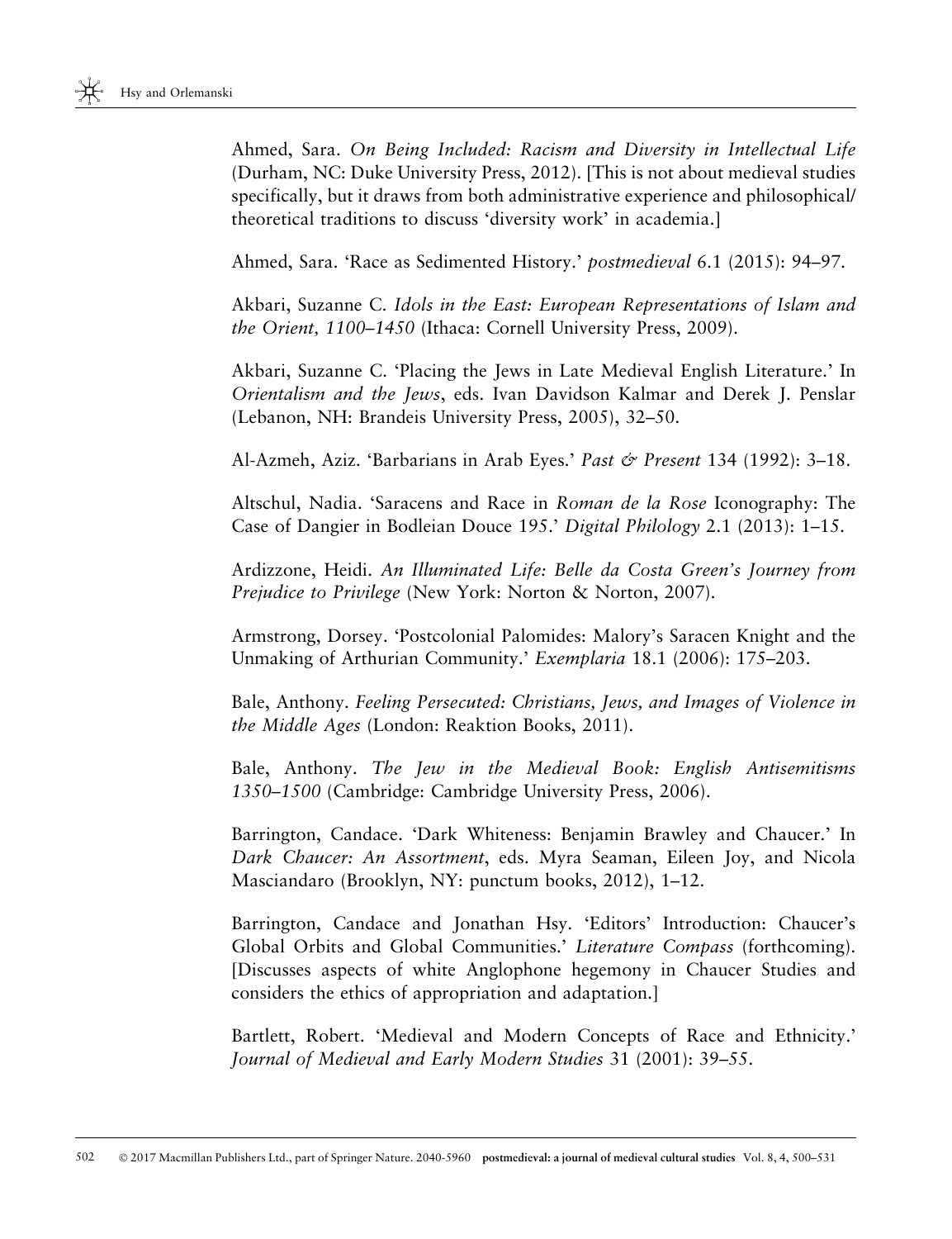Bassett, Molly H., and Vincent W. Lloyd, eds. Sainthood and Race: Marked Flesh, Holy Flesh (London: Routledge, 2015).

Beckett, Katherine Scarfe. Anglo-Saxon Perceptions of the Islamic World (Cambridge: Cambridge University Press, 2003).

Bethencourt, Francisco. Racisms: from the Crusades to the Twentieth Century (Princeton: Princeton University Press, 2014).

Biller, Peter. 'Black women in medieval scientific thought.' Micrologus XIII. La pelle umana. The Human Skin (Firenze: SISMEL, 2005), 477–92.

Bindman, David and Henry Louis Gates, Jr., eds. The Image of the Black in Western Art, Volume II: From the Early Christian Era to the 'Age of Discovery.' 2 parts (Cambridge: Belknap, 2010).

Blackburn, Robin. 'The Old World Background to European Colonial Slavery.' William and Mary Quarterly 54.1 (1997): 65–102.

Blakely, Allison. Blacks in the Dutch World: The Evolution of Racial Imagery in a Modern Society (Bloomington: Indiana University Press, 2001).

Blurton, Heather and Hannah Johnson. 'Virtual Jews and Figural Criticism: Some Recent Scholarship on the Idea of the Jew in Western Culture.' Philological Quarterly 92.1 (2014): 115–30.

Brann, Ross. 'The Moors?' Medieval Encounters 15 (2009): 301–18. [Figures of the 'Moor' in medieval and early modern texts and cinema with emphasis on social agency in medieval Iberia.]

Braude, Benjamin. 'The Sons of Noah and the Construction of Ethnic and Geographical Identities in the Medieval and Early Modern Periods.' The William and Mary Quarterly 54.1 (1997): 103–42.

Brewer, Keagan. Prester John: The Legend and Its Sources (Burlington, VT: Ashgate, 2015).

Britton, Dennis Austin. 'From the *Knight's Tale to The Two Noble Kinsmen*: Rethinking Race, Class and Whiteness in Romance.' postmedieval 6.1 (2015): 64–78.

Burge, Amy. Representing Difference in the Medieval and Modern Orientalist Romance (Basingstoke: Palgrave, 2016).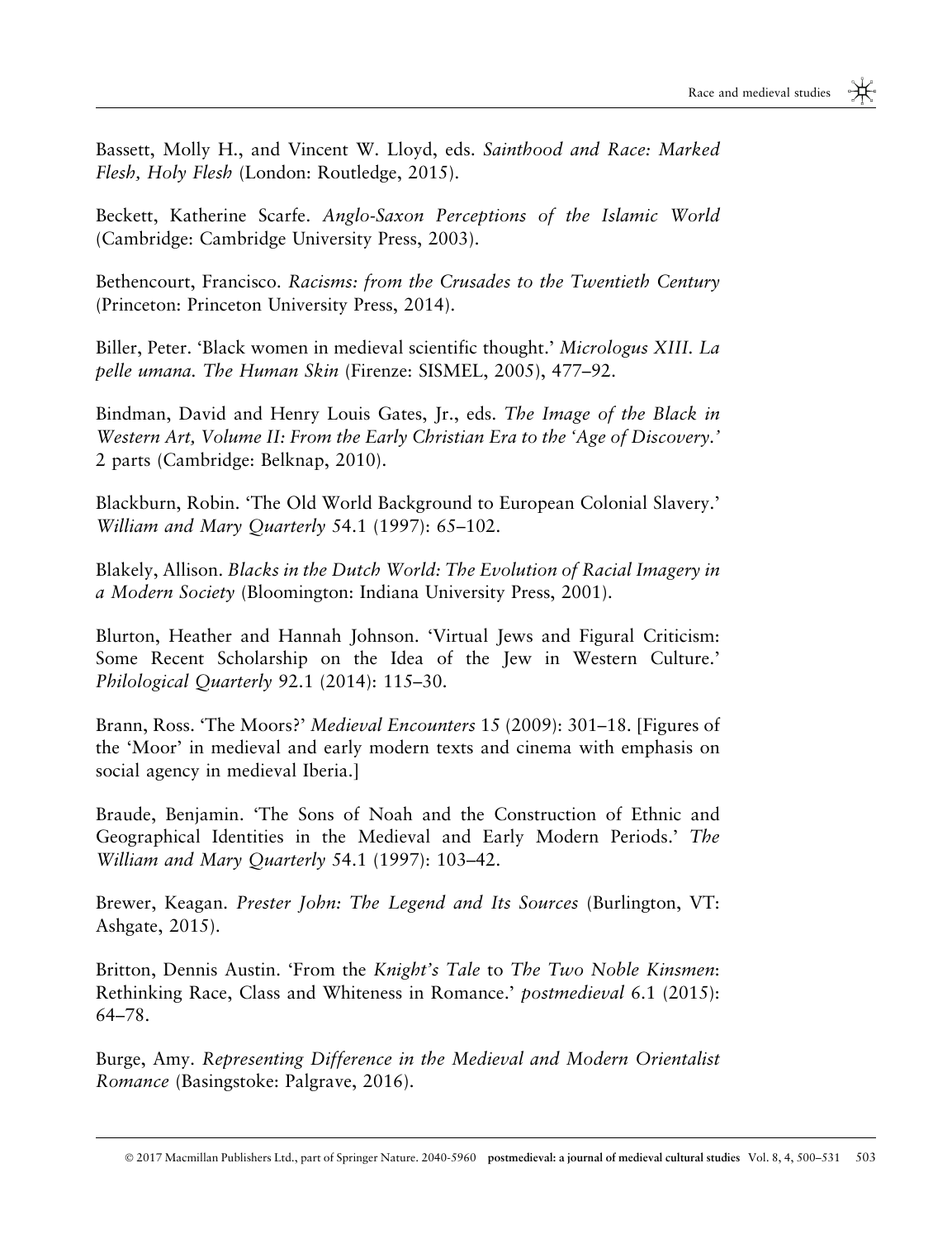Calkin, Siobhain Bly. 'Marking Religion on the Body: Saracens, Categorization, and the King of Tars.' Journal of English and Germanic Philology 104.2 (2005): 219–38.

Camille, Michael. The Gargoyles of Notre-Dame: Medievalism and the Monsters of Modernity (Chicago: University of Chicago Press, 2008). [Several chapters pertain to histories of race, monstrosity, and cultural appropriation.]

Caputo, Nina and Hannah Johnson, eds. Special issue, 'The Holocaust and the Middle Ages.' postmedieval 5.3 (2014).

Cardew, Phil. "Mannfögnuður er Oss at Smjöri Þessu": Representation of the Finns within the Icelandic Sagas.' In Text and Nation: Essays on Post-Colonial Cultural Politics, eds. Andrew Blake and and Jopi Nyman (Joensuu, Finland: Faculty of Humanities, University of Joensuu, 2001), 146–58.

Casale, Giancarlo. 'The Ethnic Composition of Ottoman Ship Crews and the "Rumi Challenge" to Portuguese Identity.' Medieval Encounters 13 (2007): 122–44.

Caviness, Madeline. 'From the Self-Invention of the Whiteman in the Thirteenth Century to The Good, The Bad, and The Ugly.' Different Visions: A Journal of New Perspectives on Medieval Art 1 (2008): 1–33.

Cawsey, Kathy. 'Disorienting Orientalism: Finding Saracens in Strange Places in Late Medieval English Manuscripts.' Exemplaria 21.4 (2009): 380–97. [On the hybrid Viking-Saracen figure in late-medieval English works.]

Chism, Christine. 'Britain and the sea of darkness: Islandology in al-Idrisi's Nuzhat al-Muhtaq.' postmedieval 7.4 (2016): 497–510.

Chism, Christine. 'Middle-Earth, the Middle Ages, and the Aryan Nation: Myth and History in World War II.' In Tolkien the Medievalist, ed. Jane Chance (New York: Routledge, 2002), 63–92.

Christ, Georg, Saskia Dönitz, Sevket Küçükhüseyn, Daniel König, et al. Transkulturelle Verflechtungen: Mediävistische Perspektiven (Göttingen: Universitätsverlag, 2016).

Clark, Robert L.A. and Claire Sponsler. 'Othered Bodies: Racial Cross-Dressing in the Mistere de la Sainte Hostie and the Croxton Play of the Sacrament.' Journal of Medieval and Early Modern Studies 29.1 (1999): 61–87.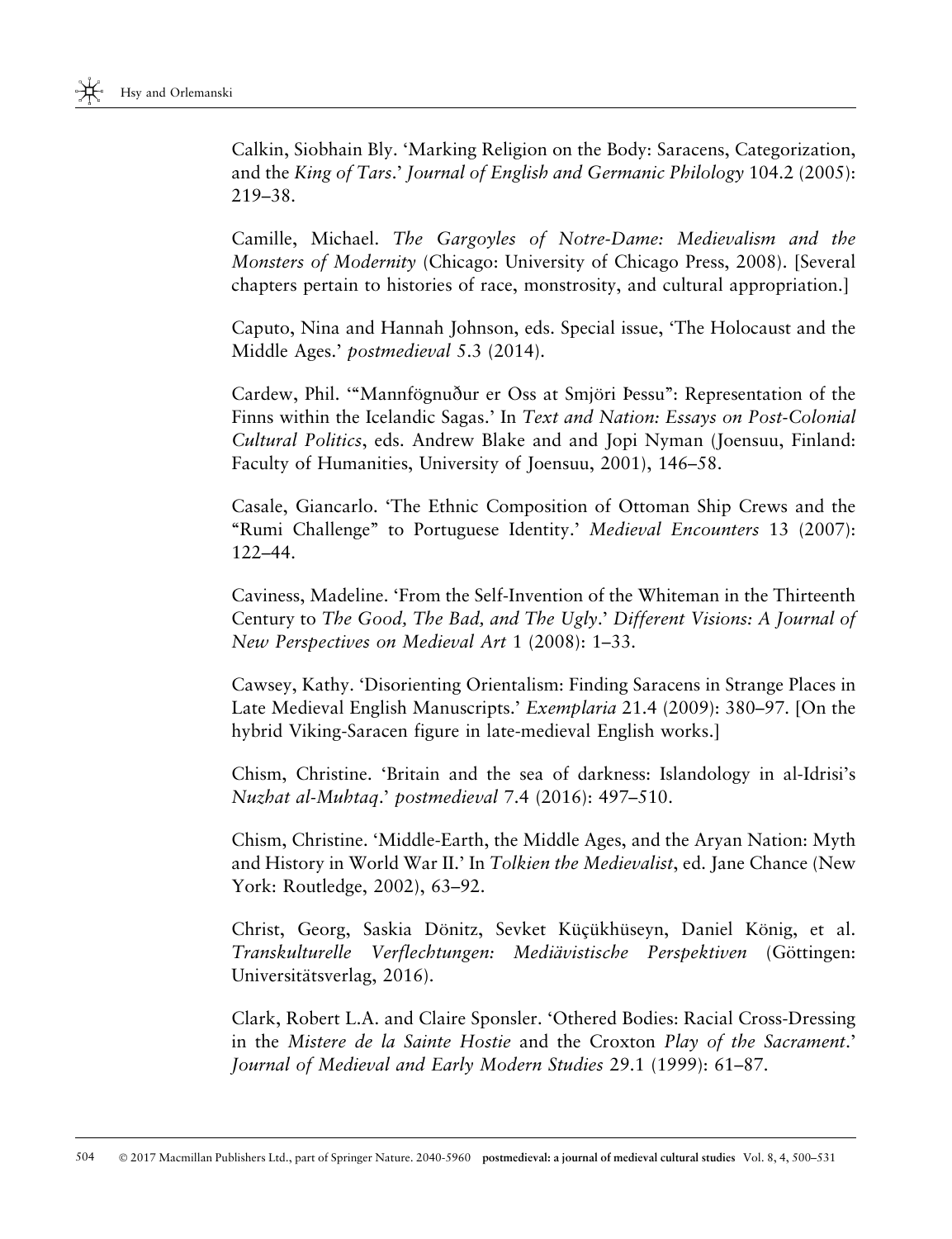Cohen, Jeffrey J., ed. Cultural Diversity in the British Middle Ages: Archipelago, Island, England (Basingstoke: Palgrave, 2008).

Cohen, Jeffrey J. 'Hybrids, Monsters, Borderlands: The Bodies of Gerald of Wales.' In The Postcolonial Middle Ages, ed. Jeffrey Jerome Cohen (New York: St. Martin's Press, 2000), 85–104.

Cohen, Jeffrey J. 'On Saracen Enjoyment: Some Fantasies of Race in Late Medieval France and England.' Journal of Medieval and Early Modern Studies 31.1 (2001): 111–44.

Cohen, Jeffrey J. 'Race.' In A Handbook of Middle English Studies, ed. Marion Turner (Chichester: Wiley Blackwell, 2013), 109–22.

Cohen, Jeffrey J. 'The Future of the Jews of York.' In Christians and Jews in Medieval England: Narratives and Contexts for the York 1190 Massacre, eds. Sarah Rees Jones and Sethina Watson (Suffolk: Boydell and Brewer, 2013), 278–93.

Cole, Richard. 'One or Several Jews? The Jewish Massed Body in Old Norse Literature.' postmedieval 5.3 (2014): 346–58.

Coppola, Manuela. 'A Tale of Two Wives: The Transnational Poetry of Patience Agbabi and Jean "Binta" Breeze.' Journal of Postcolonial Writing (2015): 305–18.

Cox, Catherine S. The Judaic Other in Dante, the Gawain Poet, and Chaucer (Gainesville: University Press of Florida, 2005).

Craven, Allison. 'Esmeralda of Notre-Dame: The Gypsy in Medieval View from Hugo to Disney.' In The Disney Middle Ages: A Fairy-Tale and Fantasy Past, eds. Tison Pugh and Susan Aronstein (Basingstoke: Palgrave, 2012), 225–42.

Czarnowus, Anna. "Stille as Ston": Oriental Deformity in the King of Tars." Studia Anglica Posnaniensia 44 (2008): 463–74.

Dabydeen, David. 'On Not Being Milton: Nigger Talk in England Today.' In The State of Language, eds. C. Ricks and L. Michaels (Berkeley: University of California Press, 1990), 3–14.

Dagenais, John and Margaret R. Greer. 'Decolonizing the Middle Ages: Introduction.' Editors' preface to special issue, 'Decolonizing the Middle Ages,' Journal of Medieval and Early Modern Studies 30.3 (2000): 431–48.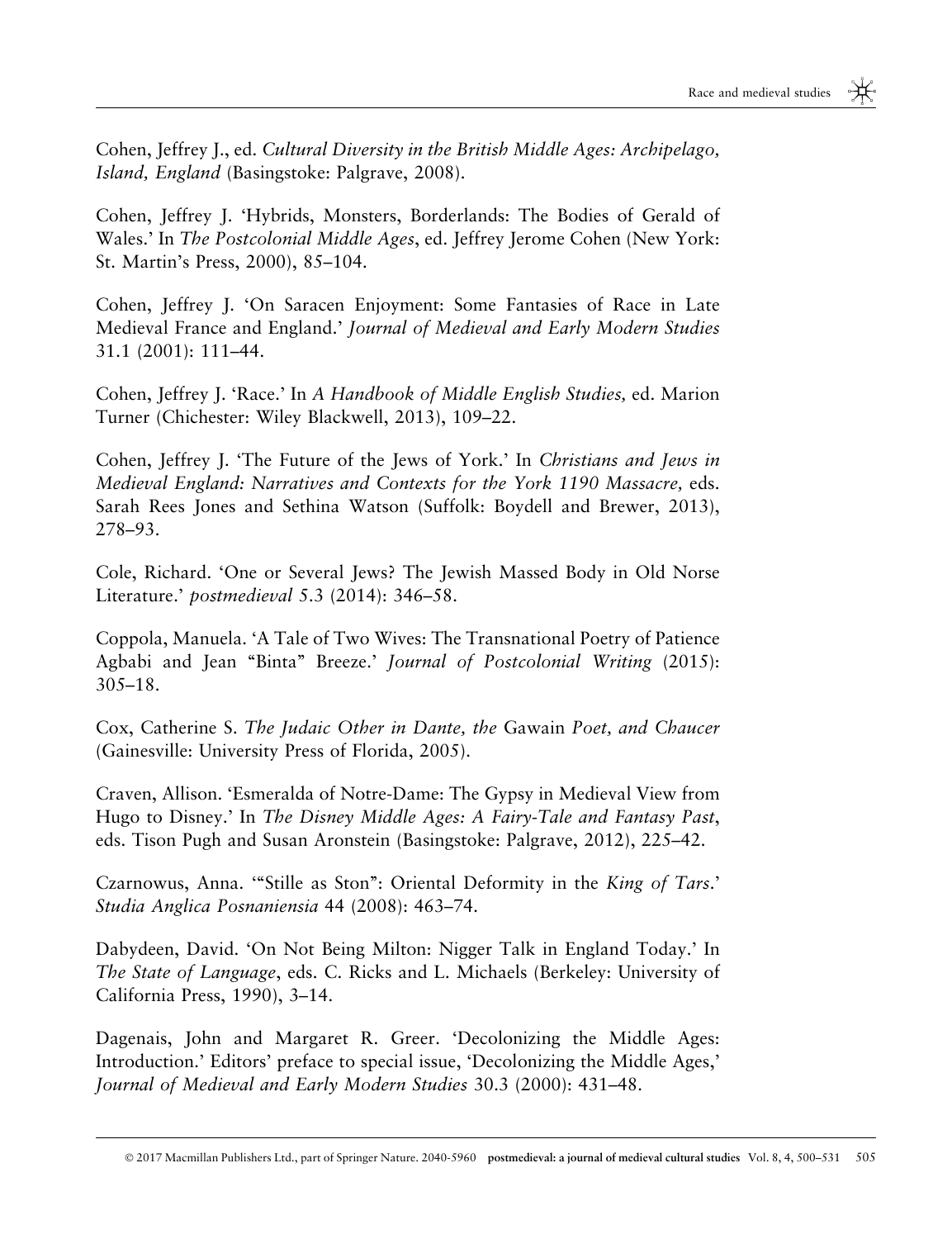Davidson, Mary Catherine. Multilingualism, Multilingualism, and Chaucer (Basingstoke: Palgrave, 2010). [The study doesn't overtly discuss race but it does addresses monoglot and monocultural Anglophone perceptions of the medieval past, with reference to some important ethnic minority US scholarship.]

D'Arcens, Louise. 'Inverse Invasions: Medievalism and Colonialism in Rolf Boldrewood's A Sydneyside Saxon.' Parergon 22.2 (2005): 159–82. [This and the following two articles all deal with the ways in which medievalist discourses and practices worked to deny and displace the indigenous past in Australia.]

D'Arcens, Louise. "The last thing one might expect": The Mediaeval Court at the 1866 Intercolonial Exhibition.' The La Trobe Journal 81 (2008): 26–39.

D'Arcens, Louise and Chris Jones. 'Excavating the Borders of Literary Anglo-Saxonism in Nineteenth-Century Britain and Australia.' Representations 121 (2013): 85–106.

Davis, Kathleen and Nadia Altschul, eds. Medievalisms in the Postcolonial World: The Idea of 'the Middle Ages' Outside Europe (Baltimore: Johns Hopkins University Press, 2009).

Davis-Secord, Jonathan. 'Revising Race in Layamon's Brut.' Journal of English and Germanic Philology 116 (2017): 156–81.

DeAngelo, Jeremy. 'The North and the Depiction of the *Finnar* in the Icelandic Sagas.' Scandinavian Studies 82 (2010): 257–86.

Devisse, Jean and Michel Mollat. The Image of the Black in Western Art (New York: William Morrow, 1979).

Dinshaw, Carolyn. 'New Approaches to Chaucer.' In Cambridge Companion to Chaucer, eds. Piero Boitani and Jill Mann (Cambridge: Cambridge University Press, 2003, repr. 2012), 270–89. [Discusses racial/religious difference and Chaucer's Man of Law's Tale in the context of post-9/11 geopolitics.

Dinshaw, Carolyn. 'Pale Faces: Race, Religion, and Affect in Chaucer's Texts and Their Readers.' Studies in the Age of Chaucer 23 (2001): 19–41.

Dinshaw, Carolyn. 'Temporally Oriented: The Book of John Mandeville, British India, Philology, and the Postcolonial Medievalist.' Chapter 2 in Carolyn Dinshaw, How Soon is Now? Medieval Texts, Amateur Readers, and the Queerness of Time (Durham, NC: Duke University Press, 2012).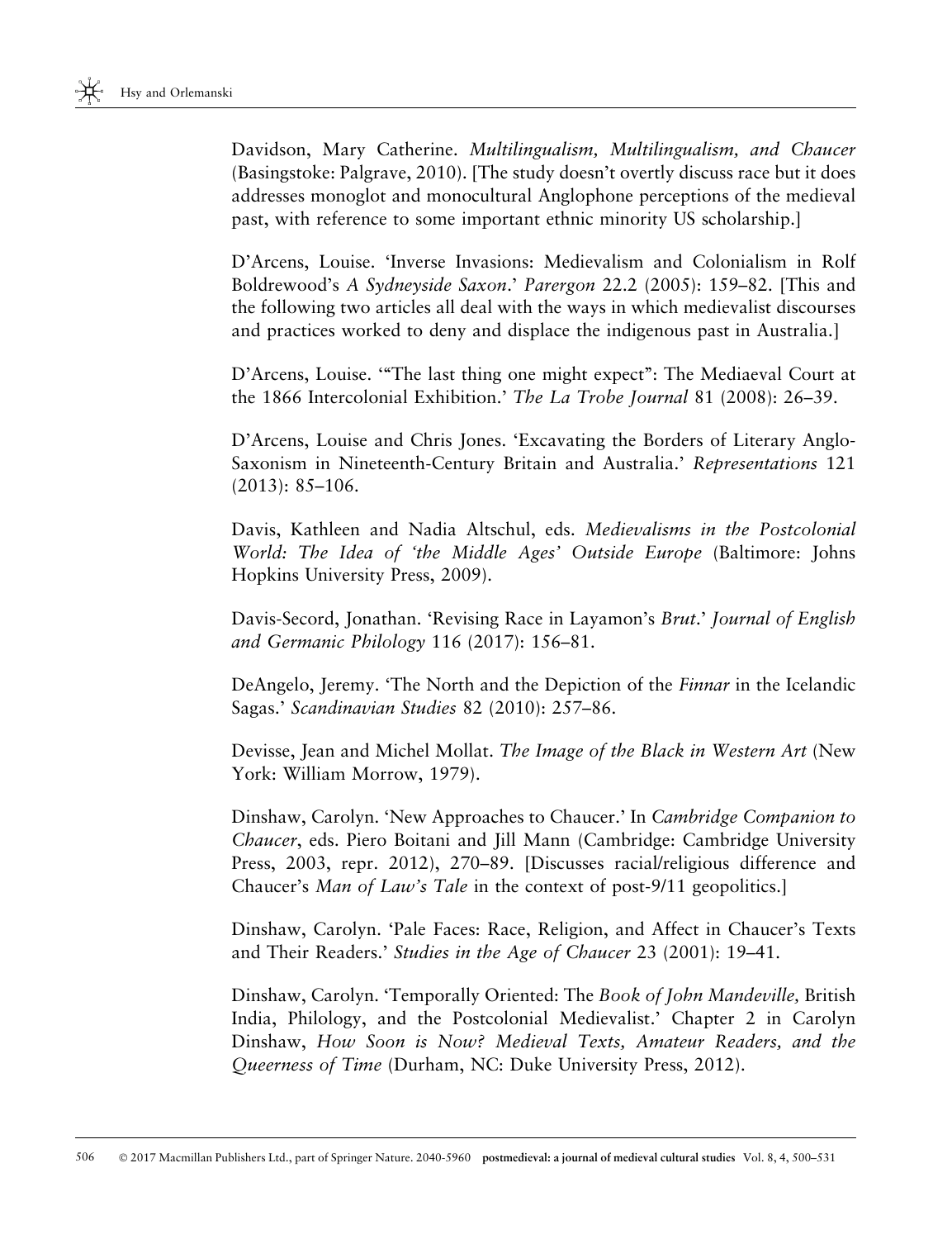Dor, Juliette. 'Chaucer's Viragos: A Postcolonial Engagement? A Case Study of the Man of Law's Tale, the Monk's Tale, and the Knight's Tale.' In Intersections of Gender, Religion and Ethnicity in the Middle Ages, eds. Cordelia Beattie and Kirsten A. Fenton (Basingstoke: Palgrave Macmillan, 2011), 158–82.

Ellard, Donna Beth. 'Ella's Bloody Eagle: Sharon Turner's History of the Anglo-Saxons and Anglo-Saxon History.' postmedieval 5.2 (2014): 215–34. [On Anglo-Saxon historiography and the traumas of British colonialism.]

Eliav-Feldon, Miriam, Benjamin Isaac, and Joseph Ziegler, eds. The Origins of Racism in the West (Cambridge: Cambridge University Press, 2009).

Epstein, Steven A. Purity Lost: Transgressing Boundaries in the Eastern Mediterranean: 1000–1400 (Baltimore: Johns Hopkins University Press, 2006).

Fabre-Vassas, Claudine. The Singular Beast: Jews, Christians, and the Pig. Trans. Carol Volk (New York: Columbia University Press, 1999).

Finke, Laurie and Martin B. Shichtman. Cinematic Illuminations: The Middle Ages on Film (Baltimore: The Johns Hopkins University Press, 2010), 195–241 [on the Crusades in film] and 180–194 [on Mel Gibson].

Finke, Laurie and Martin Shichtman. 'Exegetical History: Nazis at the Round Table.' postmedieval 5.3 (2014): 278–94.

Finke, Laurie A. and Martin B. Shichtman. 'Inner-City Chivalry in Gil Junger's Black Knight: A South Central Yankee in King Leo's Court.' In Race, Class, and Gender in 'Medieval' Cinema, ed. Tison Pugh and Lynn Ramey (New York: Palgrave, 2007), 107–121.

Finke, Laurie and Martin Shichtman. 'Paranoid History.' In King Arthur and the Myth of History (Gainesville: University Press of Florida, 2004), 186–214.

Finke, Laurie A. and Martin B. Shichtman. 'The Mont St. Michel Giant: Sexual Violence and Imperialism in the Chronicles of Wace and Layamon.' In Violence Against Women in Medieval Texts, ed. Anna Roberts (Gainesville: University Press of Florida, 1998), 56–74.

Fioravanti, Gianfranco. 'Servi, rustici, barbari: Interpretazioni medievali della Politica aristotelica.' In Annali della Scuola Normale Superiore di Pisa. Classe di Lettere e Filosofia, ser. 3.11 (1981): 399–429. [Medieval interpretations of Aristotle's theory of natural slavery, including ethnic interpretations.]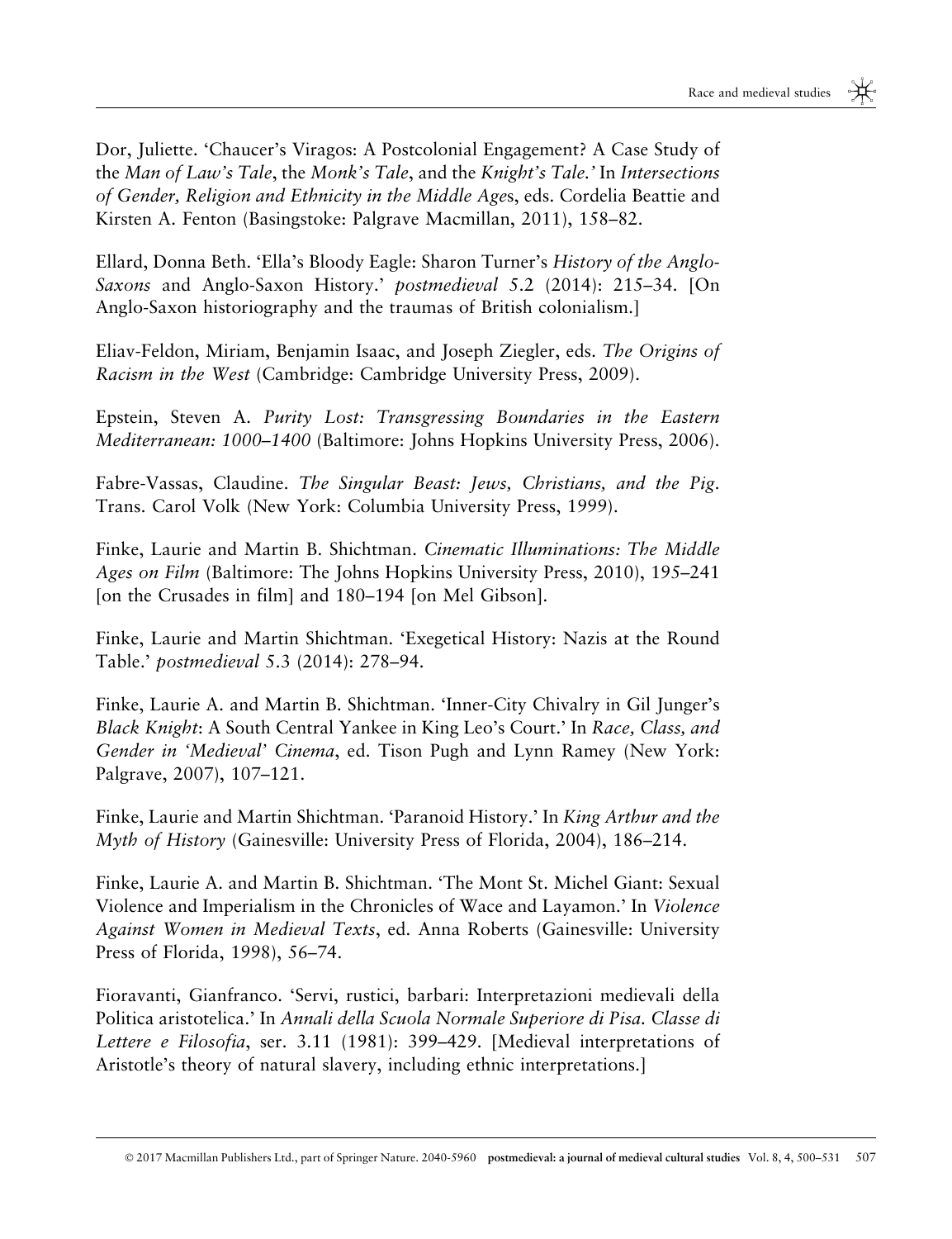Forni, Kathleen. 'The Canterbury Pilgrimage and African Diaspora.' Chapter 4 in Kathleen Forni, Chaucer's Afterlife: Adaptations in Recent Popular Culture (London: McFarland, 2013).

Fracchia, Carmen. 'Spanish Depictions of the Miracle of the Black Leg.' In One Leg in the Grave Revisited: The Miracle of the Transplantation of the Black Leg by the Saints Cosmas and Damian, ed. Kees W. Zimmermann (Groningen: Barkhuis, 2013), 79–91.

Fradenburg, Louise O. City, Marriage, Tournament: The Arts of Rule in Medieval Scotland (Madison: University of Michigan Press, 1991). [Ch. 13 on the motifs of the 'wild knight' and 'black lady' in heraldic pageantry]

Frakes, Jerold C., ed. Contextualizing the Muslim Other in Medieval Christian Discourse (New York: Palgrave Macmillan, 2011).

Friedman, Jamie. 'Making Whiteness Matter: The King of Tars.' postmedieval 6.1 (2015): 52–63.

Frojmovic, Eva and Catherine E. Karkov, eds. Postcolonising the Medieval Image (New York: Routledge, 2017).

Ganim, John. Medievalism and Orientalism: Three Essays on Literature, Architecture, and Cultural Identity (London: Palgrave Macmillan, 2005).

García, Antonio A. 'In the Shadow of a Mosque: Mapping the "Song of Roland.''' The French Review 84.2 (December 2010): 311–25.

Gardell, Mattias. Gods of the Blood: The Pagan Revival and White Separatism (Durham: Duke University Press, 2003).

Gates, Jr., Henry Louis. Africa's Great Civilizations. Directed by Virginia Quinn and Mark Bates (PBS, 2017). DVD. [The entire series is worthwhile viewing, but episodes 2-4 are of particular interest to medievalists. Episode 2, 'The Cross and the Crescent,' focuses on the spread of Christianity and Islam into Africa between 0 and 1200 CE. Episode 3, 'Empires of Gold,' reaches 1400 or so in its exploration of the Almoravids, the Almohads, and the Empires of Mali and the Ife. Episode 4, 'Cities,' is devoted to Kilwa, Great Zimbabwe, Benin City, and Gondar and ends around 1600. Lots of detailed information can be found online at the series' PBS website.]

Giffney, Noreen. 'Monstrous Mongols.' postmedieval 3.2 (2012): 227–45.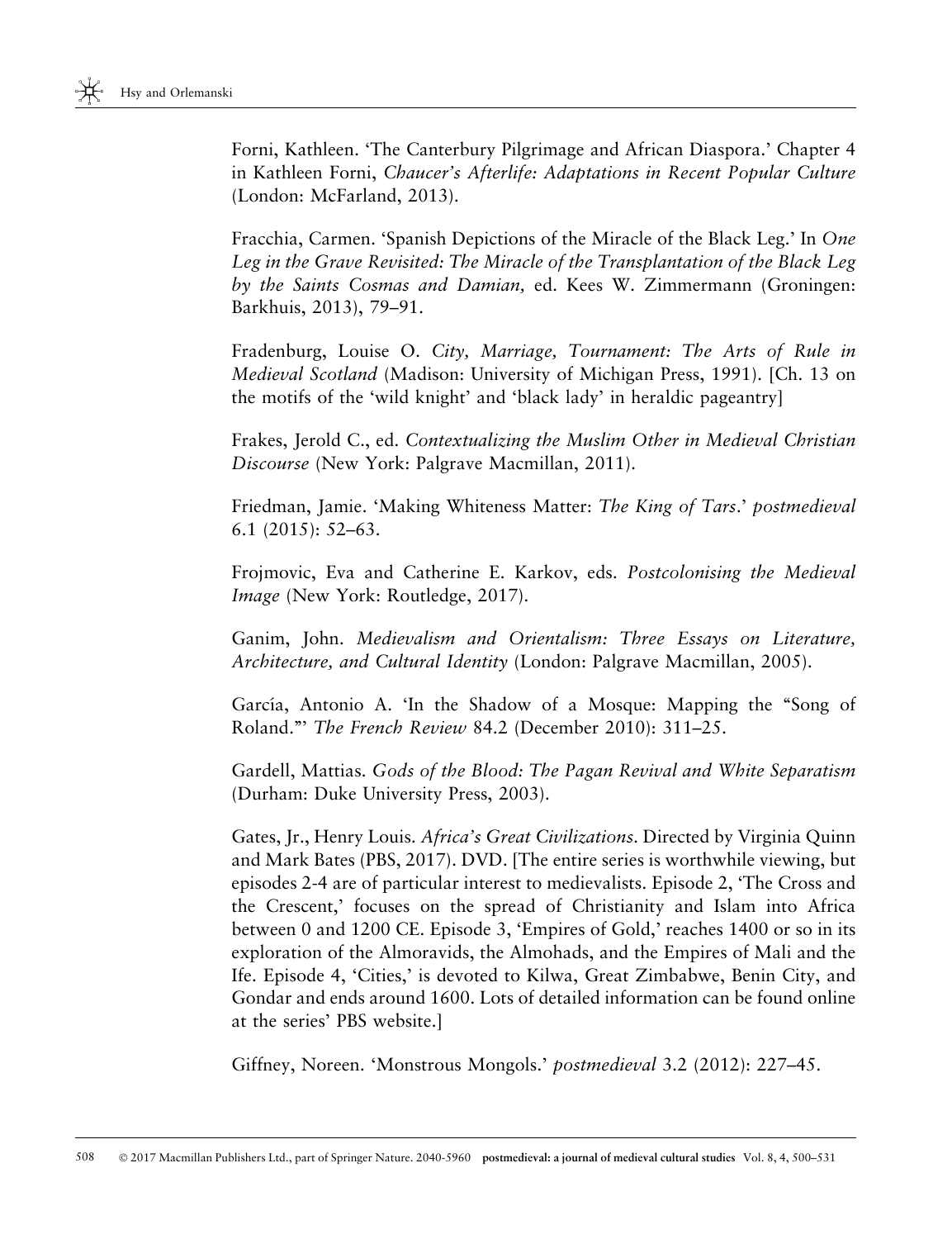Giffney, Noreen. 'Que(e)rying Mongols.' Medieval Feminist Forum 36/1 (2003): 15–21.

Gillett, Andrew, ed. On Barbarian Identity (Turnhout: Brepols, 2002).

Gillett, Andrew. 'The Mirror of Jordanes: Concepts of the Barbarian, Then and Now.' In A Companion to Late Antiquity, ed. Philip Rousseau (Oxford: Blackwell, 2009), 392–408.

Gingell, Susan and Tara Chambers. 'Dubbing Chaucer and Beenie Man: Jean ''Binta'' Breeze's Re-Presentation of ''Afrodiasporic'' Women's Sexuality.' English Studies in Canada 40.4 (December 2014): 97–106.

Goldberg, David. 'The Development of the Idea of Race: Classical Paradigms and Medieval Elaborations.' International Journal of the Classical Tradition 5 (1999): 561–70.

Gow, Andrew C. The Red Jews: Antisemitism in an Apocalyptic Age, 1200-1600 (Leiden: E.J. Brill, 1995).

Gräslund, Anne-Sofie. 'How Did the Norsemen in Greenland See Themselves? Some Reflections on "Viking Identity."' Journal of the North Atlantic 2.2 (2009): 131–37.

Grady, Frank. Representing Righteous Heathens in Late Medieval England (New York: Palgrave Macmillan, 2005).

Green, Monica H. 'Bodily Essences: Bodies as Categories of Difference.' In A Cultural History of the Human Body in the Middle Ages (Oxford: Berg, 2010), 149–72.

Green, Monica H. 'Conversing with the Minority: Relations among Christian, Jewish, and Muslim Women in the High Middle Ages.' Editor's Preface to special issue, 'Conversing With the Minority: Relations Among Christian, Jewish and Muslim Women in the High Middle Ages,' Journal of Medieval History 34.2 (2008): 105–18.

Green, Monica H. 'The Diversity of Human Kind.' In A Cultural History of the Human Body in the Middle Ages (Oxford: Berg, 2010), 173–90.

Green, Monica H. and Daniel Lord Smail. 'The Trial of Floreta d'Ays (1403): Jews, Christians, and Obstetrics in Later Medieval Marseille.' Journal of Medieval History 34.2 (2008): 185–211. [A summary of the story of Floreta's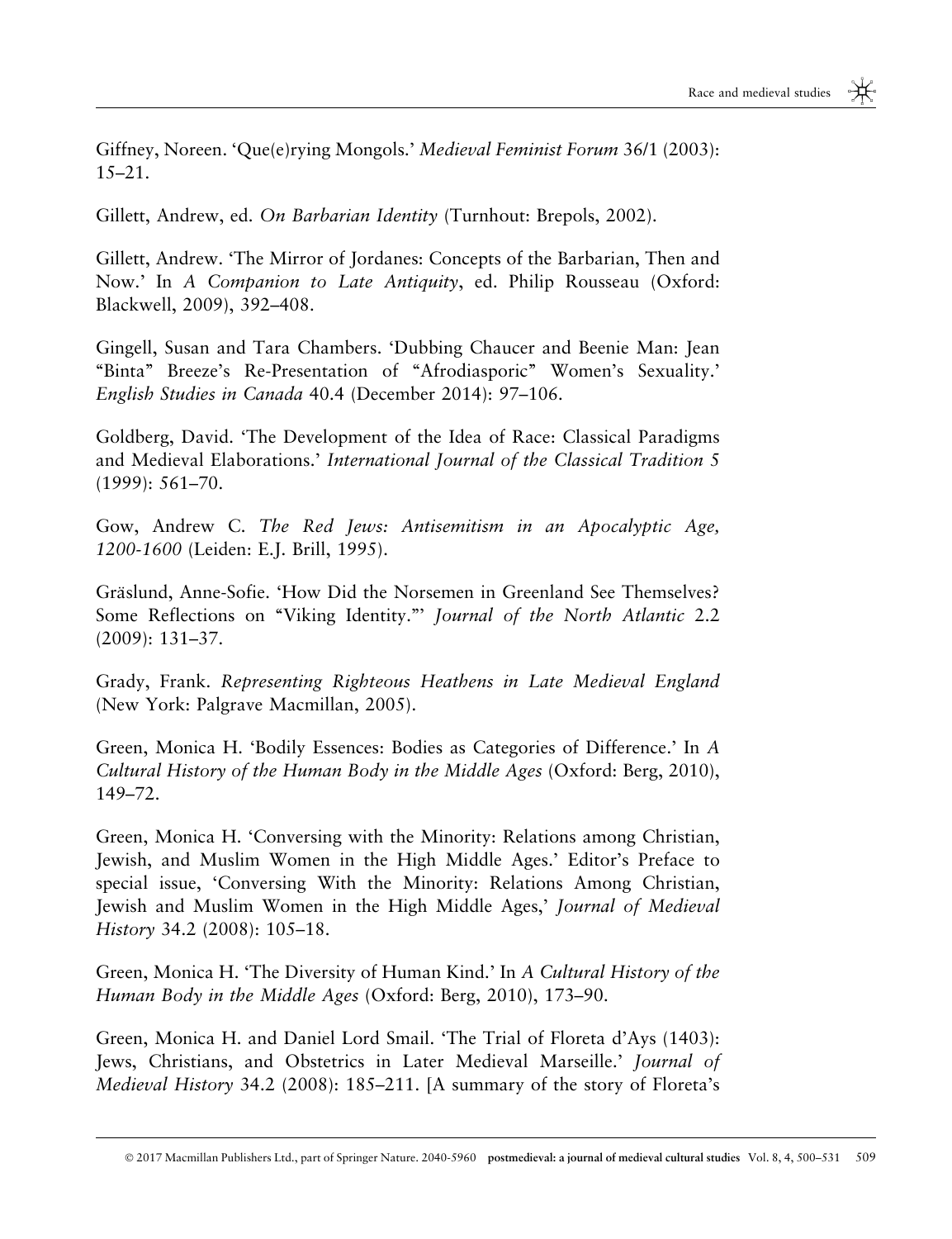murder trial is available in 'Midwives and Obstetric Catastrophe: Retrieving the Past,' The Lancet 372, issue 9644 (September 27, 2008), 1142–43].

Grinberg, Ana. 'Robes, Turbans, and Beards: "Ethnic Passing" in *Decameron* X.9.' Medieval Clothing and Textiles 13 (2017): 67–81.

Grinberg, Ana. 'The Lady, the Giant, and the Land: The Monstrous in Fierabras.' eHumanista 18 (2011): 186–92.

Grinberg, Ana. '(Un)stable Identities: Impersonation, Conversion, and Relocation in Historia del emperador Carlo Magno  $\gamma$  los doce pares.' Dissertation, University of California, San Diego, 2013.

Hahn, Thomas. 'The Difference the Middle Ages Makes: Color and Race Before the Modern World.' Journal of Medieval and Early Modern Studies 31.1(2001): 1–37.

Haley, Shelly P. 'Be Not Afraid of the Dark: Critical Race Theory and Classical Studies.' In Prejudice and Christian Beginnings: Investigating Race, Gender, and Ethnicity in Early Christian Studies, eds. Laura Nasrallah and Elisabeth Schüssler Fiorenza (Minneapolis: Fortress Press, 2009), 27–49.

Hall, Bruce S. A History of Race in Muslim West Africa, 1600–1960 (Cambridge: Cambridge University Press, 2011).

Hall, Kim F. Things of Darkness: Economies of Race and Gender in Early Modern England (Ithaca: Cornell University Press, 1995).

Halsall, Guy. Barbarian Migrations and the Roman West, 376–568 (Cambridge: Cambridge University Press, 2007).

Hanlon, David. 'Islam and Stereotypical Discourse in Medieval Castile and Leon.' Journal of Medieval and Early Modern Studies 30.3 (2000): 479–500.

Hardy, Mat. 'Game of Tropes: The Orientalist Tradition in the Works of G.R.R. Martin.' International Journal of Arts & Sciences 8.1 (2015): 409–20.

Harris, Stephen J. Race and Ethnicity in Anglo-Saxon Literature (London: Routledge, 2004).

Hendricks, Margo and Patricia Parker, eds. Women, 'Race,' and Writing in the Early Modern Period (London: Routledge, 1994).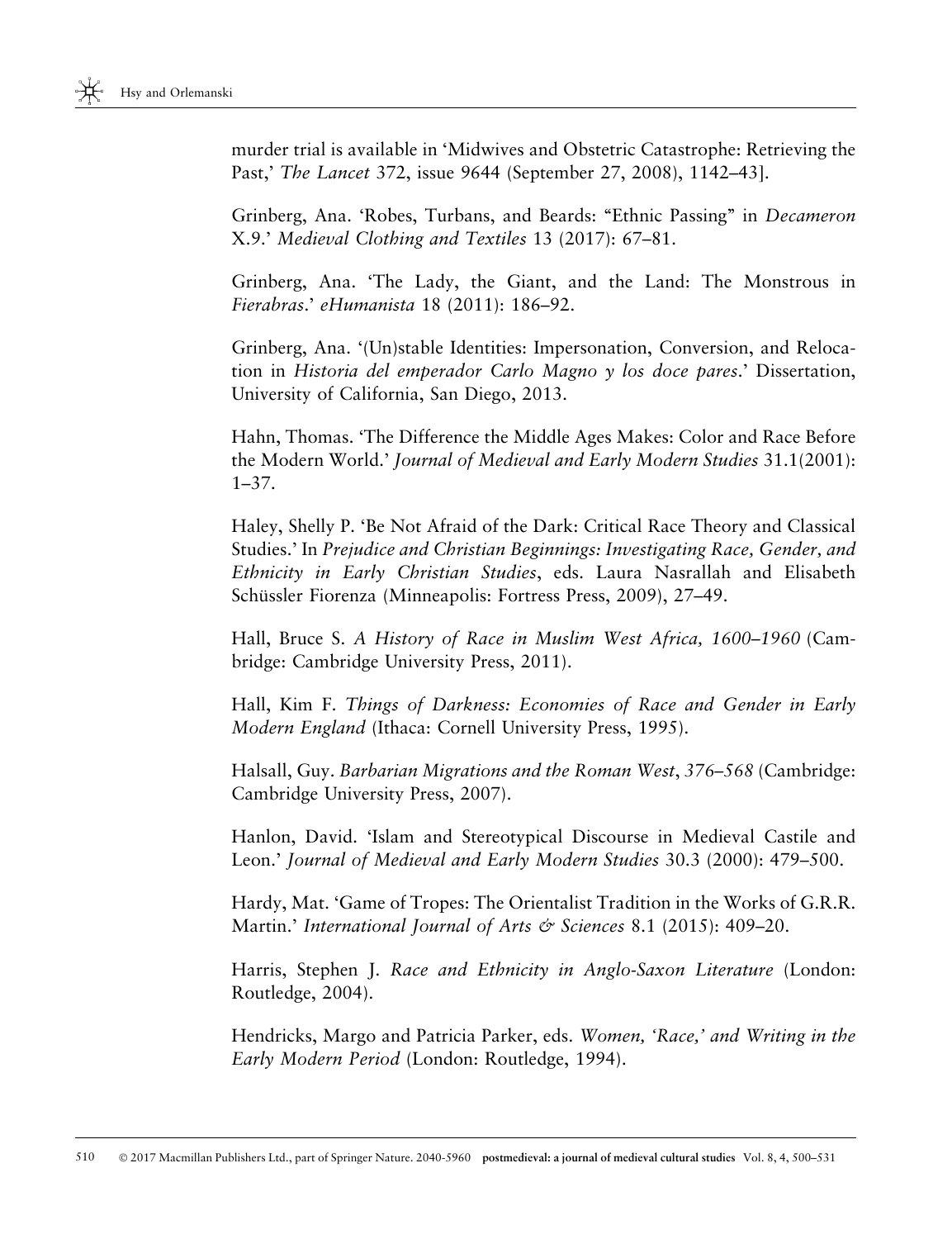Heng, Geraldine. 'An African Saint in Medieval Europe: The Black Saint Maurice and the Enigma of Racial Sanctity.' In Sainthood and Race: Marked Flesh, Holy Flesh, eds. Molly H. Bassett and Vincent W. Lloyd (London: Routledge, 2015), 18–44.

Heng, Geraldine. Empire of Magic: Medieval Romance on the Politics of Cultural Fantasy (New York: Columbia University Press, 2004).

Heng, Geraldine. 'Holy War Redux: The Crusades, Futures of the Past, and Strategic Logic in the "Clash" of Religions.' *PMLA*  $125.2$  (2011):  $422-31$ .

Heng, Geraldine. 'Jews, Saracens, "Black Men," Tartars: England in a World of Difference.' In A Companion to English Literature and Culture c. 1350–c.1500, ed. Peter Brown (Oxford: Wiley-Blackwell, 2007), 247–69.

Heng, Geraldine. 'Reinventing Race, Colonizations, and Globalisms Across Deep Time: Lessons from *la Longue Durée.*' PMLA 130.2 (2015): 358–66.

Heng, Geraldine. 'The Invention of Race in the European Middle Ages I: Race Studies, Modernity, and the Middle Ages,' and 'The Invention of Race in the European Middle Ages II: Locations of Medieval Race,' Literature Compass 8.5 (2011): 315–50.

Herman, Gerald. 'Some Functions of Saracen Names in Old French Epic Poetry.' Romance Notes 11 (1969): 427–433.

Hess, Cordelia, and Jonathan Adams, eds. Fear and Loathing in the North: Jews and Muslims in Medieval Scandinavia and the Baltic Region (Berlin: de Gruyter, 2015).

Hoffman, Donald L. 'Assimilating Saracens: The Aliens in Malory's Morte Darthur.' Arthuriana 16.4 (2006): 43–64.

Holsinger, Bruce. 'The Color of Salvation: Desire, Death, and the Second Crusade in Bernard of Clairvaux's Sermons on the Song of Songs.' In The Tongue of the Fathers: Gender and Ideology in Twelfth-Century Latin, eds. David Townsend and Andrew Taylor (Philadelphia: University of Pennsylvania Press, 1998), 156–86.

Ho, Colleen. 'Thirteenth and Fourteenth Century European-Mongol Relations.' History Compass 10.12 (2012): 946–68.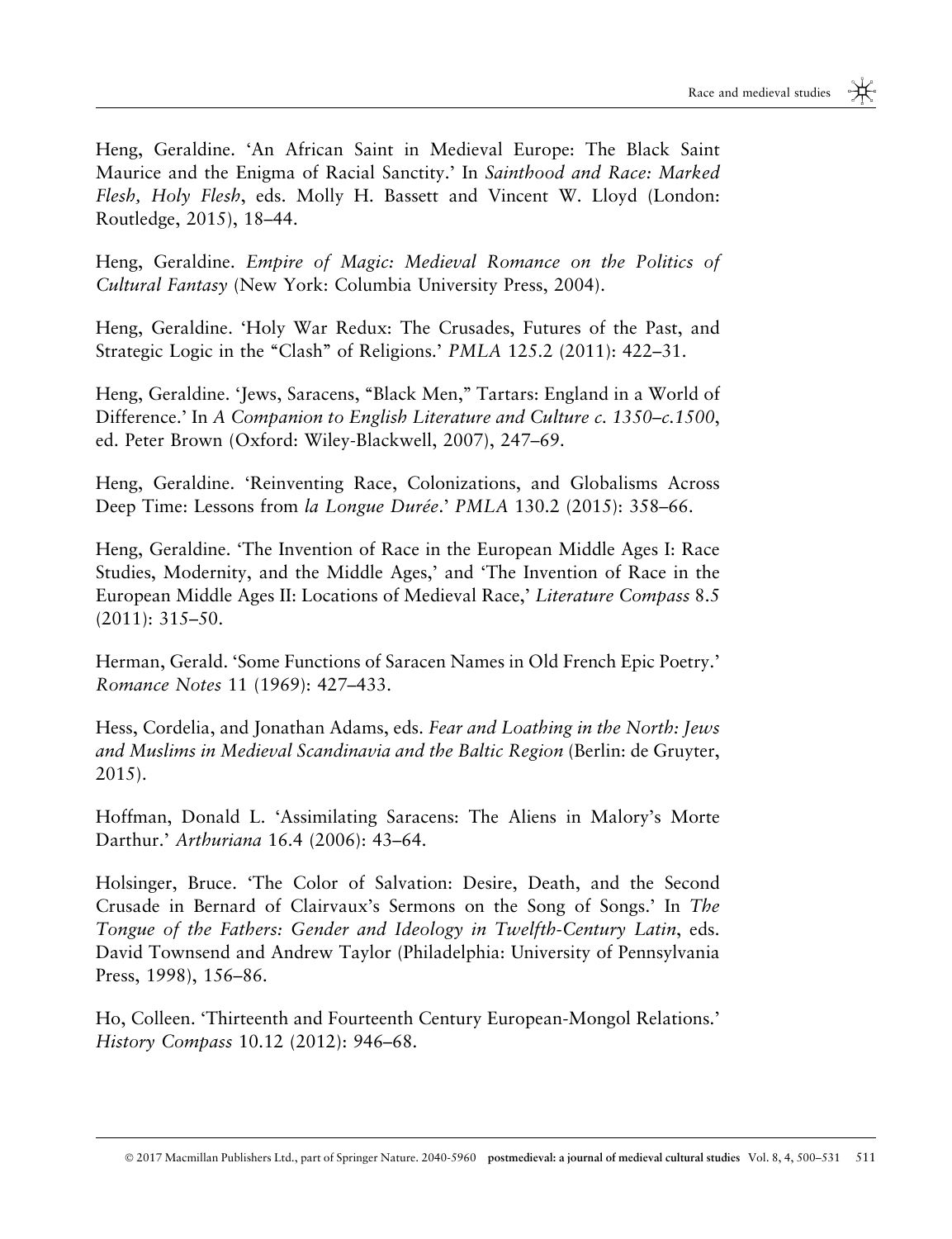Hochstrasser, Julie Berger. 'Europe and the Globe, 1350–1700 – Renaissance and Reformation.' Oxford Bibliographies. DOI: [https://doi/org/10.1093/OBO/](http://dx.doi.org/10.1093/OBO/9780195399301-0318) [9780195399301-0318](http://dx.doi.org/10.1093/OBO/9780195399301-0318)

Hornback, Robert. 'The Folly of Racism: Enslaving Blackface and the ''Natural'' Fool Tradition.' Medieval and Renaissance Drama in England 20 (2007): 46–84.

Hsy, Jonathan. Trading Tongues: Merchants, Multilingualism, and Medieval Literature (Columbus: Ohio State University Press, 2013). [Does not overtly discuss race but engages with various instances of ethnic minority US scholarship pertaining to literary voice and linguistic difference.]

Hsy, Jonathan. 'Translation Failure: The TARDIS, Cross-Temporal Language Contact, and Medieval Travel Narrative.' In The Language of Doctor Who: From Shakespeare to Alien Tongues, eds. Jason Barr and Camille D.G. Mustachio (Lanham, MD: Rowman & Littlefield, 2014), 109–123. [Addresses intersecting facets of difference (linguistic, temporal, and racial) in popular media reinventions of medieval romance, especially of Chaucer's Man of Law's Tale.]

Hunwick, John O. and Eve Troutt Powell. The African Diaspora in the Mediterranean Lands of Islam (Princeton: Markus Wiener Publishers, 2002).

Huot, Sylvia. 'An Alien Presence: Giants as Markers of Race, Class, and Culture.' Chapter 2 in Sylvia Huot, Outsiders: The Humanity and Inhumanity of Giants in Medieval French Prose Romance (South Bend: University of Notre Dame Press, 2016).

Huot, Sylvia. 'Love, Race, and Gender in Medieval Romance: Lancelot and the Son of the Giantess.' Journal of Medieval and Early Modern Studies 37.2 (2007): 373–91.

Huot, Sylvia. Postcolonial Fictions in the Roman de Perceforest: Cultural Identities and Hybridities (Cambridge: D.S. Brewer, 2007).

Ignatiev, Noel. How the Irish Became White (New York: Routledge, 1995).

Ingham, Patricia Clare and Michelle R. Warren, eds. Postcolonial Moves: Medieval through Modern (New York: Palgrave Macmillan, 2003).

Isaac, Benjamin. 'Proto-Racism in Graeco-Roman Antiquity.' World Archaeology 38.1 (2006): 32–47.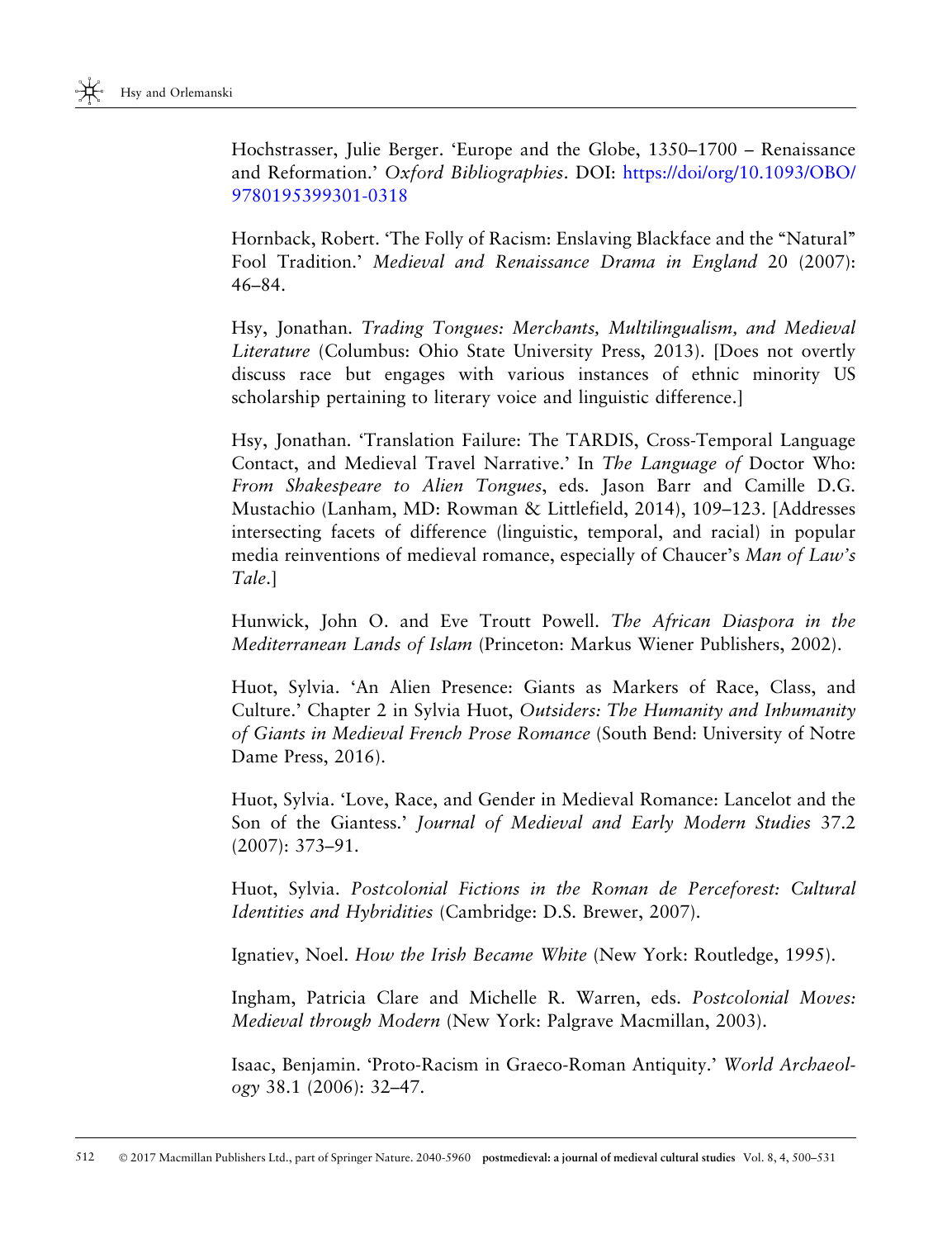Iveniuk, James. 'The Seventh Signification of Sindbad: The 'Greeking' of Sindbad from the Arabian Nights to Disney.' Semiotica 189.3/4 (2012): 1–21.

Johnson, Hannah. Blood Libel: The Ritual Murder Accusation at the Limit of Jewish History (Ann Arbor: University of Michigan Press, 2012).

Johnson, Hannah. 'Massacre and Memory: Ethics and Method in Recent Scholarship on Jewish Martyrdom.' In Christians and Jews in Angevin England: The York Massacre of 1190, Narratives and Contexts, eds. Sarah Rees Jones and Sethina Watson (Rochester: Boydell and Brewer, 2013), 261–77.

Jordan, William C. 'Why "Race"?' Journal of Medieval and Early Modern Studies 31. 1 (2001): 165–73.

Kabir, Ananya Jahanara and Deanne Williams, eds. Postcolonial Approaches to the European Middle Ages: Translating Cultures (Cambridge: Cambridge University Press, 2005).

Kaplan, M. Lindsay. 'Jessica's Mother: Medieval Constructions of Jewish Race and Gender in The Merchant of Venice.' Shakespeare Quarterly 58.1 (2007): 1–30.

Kaplan, M. Lindsay. 'The Jewish Body in Black and White in Medieval and Early Modern England.' Philological Quarterly 92.1 (2013): 41–65.

Kaplan, Paul H. D. 'Black Africans in Hohenstaufen Iconography.' Gesta 26.1 (1987): 29–36.

Kaplan, Paul H.D. The Rise of the Black Magus in Western Art (Ann Arbor: UMI Research Press, 1985).

Kearney, Milo and Manuel Medrano. Medieval Culture and the Mexican American Borderlands (College Station: Texas A&M Press, 2001).

Keita, Maghan. 'Race: What the Bookstore Hid.' In Why the Middle Ages Matter: Medieval Light on Modern Injustice, eds. Celia Chazelle, Simon Doubleday, Felice Lifshitz, and Amy G. Remensnyder (London: Routledge, 2011), 130–40.

Keita, Maghan. 'Saracens and Black Knights.' Arthuriana 16. 4 (2006): 65–77.

Kelly, Kathleen Coyne. 'The Color of Money: The BBC's "Sea Captain's Tale."' In Chaucer on Screen: Absence, Presence, and Adapting the Canterbury Tales,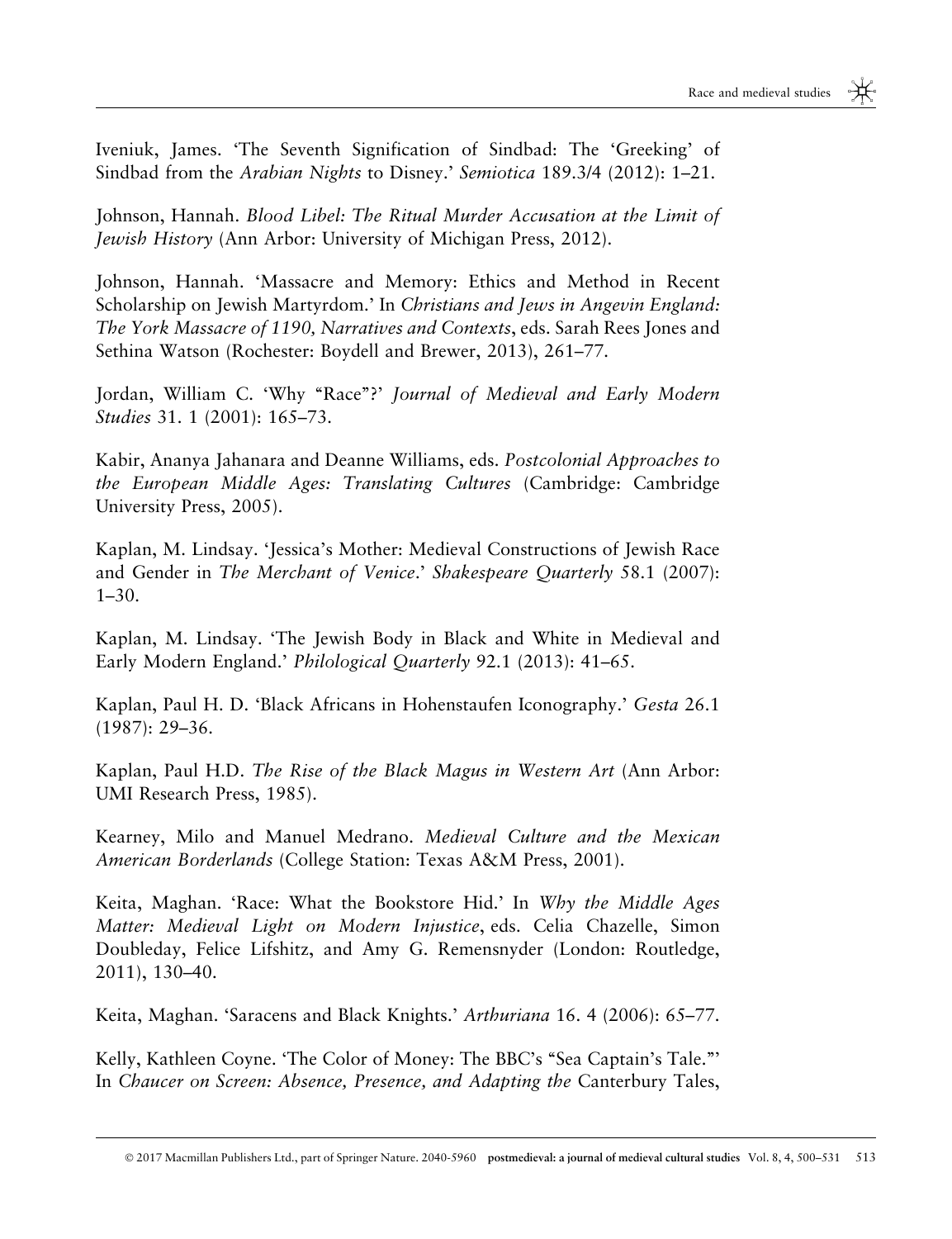eds. Kathleen Coyne Kelly and Tison Pugh (Columbus: Ohio State University Press, 2016), 218–29.

Kennedy, Adrienne. 'Grendel and Grendel's Mother.' In The Adrienne Kennedy Reader (Minneapolis: University of Minnesota Press, 2001), 300–05. [Kennedy is an African-American playwright and she writes from her particular cultural perspective in this piece.]

Khanmohamadi, Shirin A. 'Durendal, Translated: Islamic Object Genealogies in the Chansons de Geste.' postmedieval 8.3 (2017): 321–33.

Khanmohamadi, Shirin A. In Light of Another's Word: European Ethnography in the Middle Ages (Philadelphia: University of Pennsylvania Press, 2014).

Kightley, Michael R. 'Racial Anglo-Saxonisms: From Scholarship to Fiction in England, 1850–1960.' Dissertation, University of Western Ontario, London ON, 2009.

Kightley, Michael R. 'Hereward the Dane and the English, but Not the Saxon: Kingsley's Racial Anglo-Saxonism.' Studies in Medievalism 21 (2012): 89–119.

Kightley, Michael R. 'Socialism and Translation: The Folks of William Morris's Beowulf.' Studies in Medievalism 23 (2014): 167–88.

Kim, Dorothy. Digital Whiteness and Medieval Studies (Kalamazoo: Arc Humanities Press, forthcoming).

Kim, Dorothy. 'Reframing Race and Jewish/Christian Relations in the Middle Ages.' transversal 13.1 (2015): 52–64.

Kinoshita, Sharon. 'Deprovincializing the Middle Ages.' In The Worlding Project: Doing Cultural Studies in the Era of Globalization, ed. Rob Wilson and Christopher Leigh Connery (Santa Cruz: New Pacific Press, 2007), 61–75.

Kinoshita, Sharon. Medieval Boundaries: Rethinking Difference in Old French Literature (Philadelphia: University of Pennsylvania Press, 2006).

Kinoshita, Sharon. "Pagans are wrong and Christians are right": Alterity, Gender, and Nation in the Chanson de Roland.' Journal of Medieval and Early Modern Studies 31.1 (2001): 79–111.

Kitchen, E.F. Suburban Knights: A Return to the Middle Ages (Brooklyn: PowerHouse Books, 2010).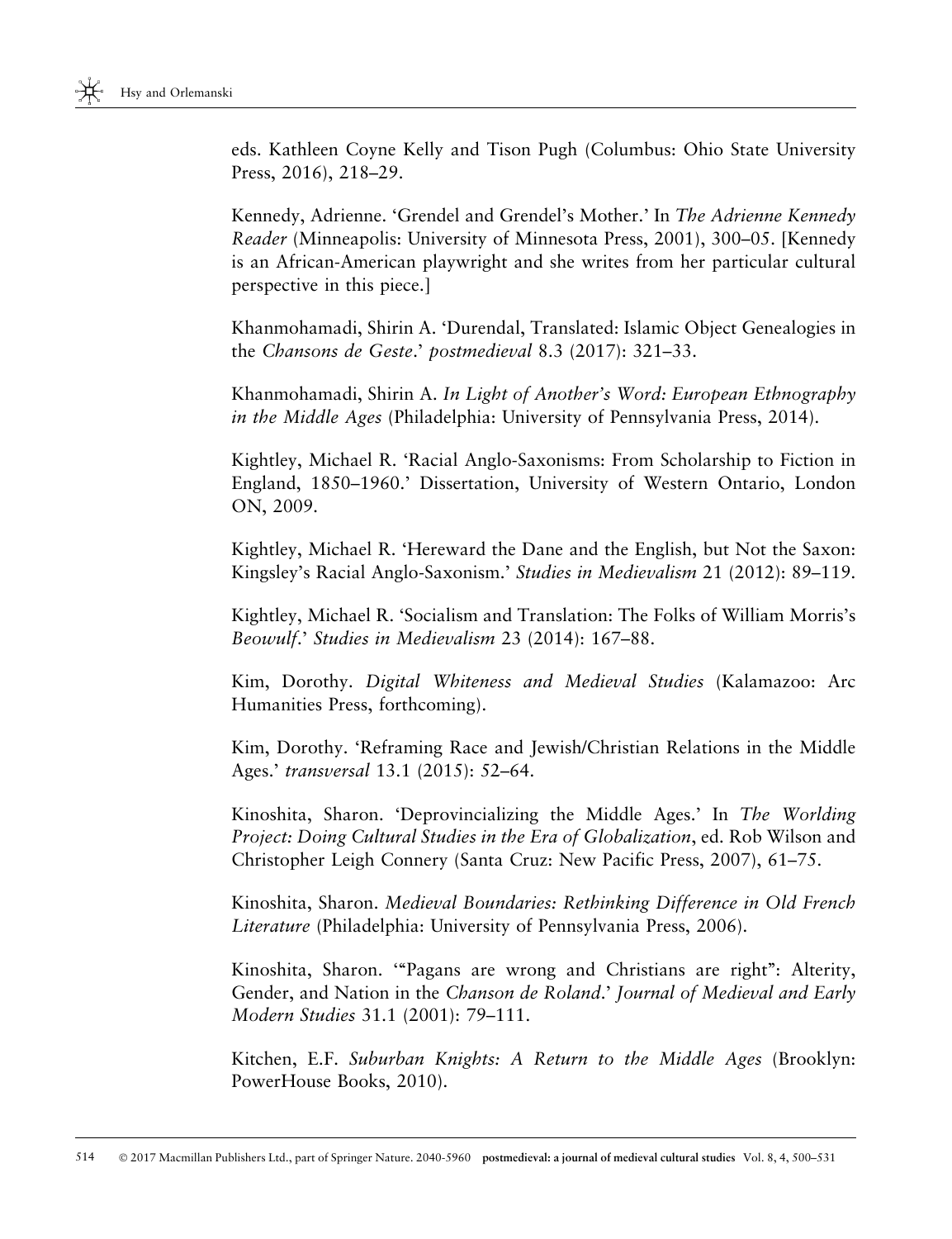Kruger, Steven. 'Medieval Jewish/Christian Debate and the Question of Gender: Gilbert Crispin's Disputatio Iudei et Christiani.' In Intersections of Gender, Religion and Ethnicity in the Middle Ages, eds. Cordelia Beattie and Kirsten A. Fenton (Basingstoke: Palgrave Macmillan, 2011), 85–103.

Kruger, Steven. 'Racial/Religious and Secular Queerness in the Middle Ages.' Medieval Feminist Newsletter 16.3 (1993): 32–36.

Kruger, Steven. The Spectral Jew: Conversion and Embodiment in Medieval Europe (Minneapolis: University of Minnesota Press, 2005).

Krummel, Miriamne. Crafting Jewishness in Medieval England: Legally Absent, Virtually Present (Basingstoke: Palgrave, 2011).

Krummel, Miriamne. "Him Jesus, That Jew!" – Representing Jewishness in the York Plays.' In Jews in Medieval Christendom: 'Slay Them Not,' eds. Merrall Llewelyn Price and Kristine T. Utterback (Leiden: Brill, 2013), 287–311.

Krummel, Miriamne. 'Staging Encounters: The Touch of the Medieval Other.' postmedieval 7.1 (2016): 147–60.

Krummel, Miriamne. 'The Pardoner, the Prioress, Sir Thopas, and the Monk: Semitic Discourse and the Jew(s).' In The Canterbury Tales, Revisited: 21st-Century Interpretations, ed. Kathleen Bishop (Newcastle upon Tyne: Cambridge Scholars, 2008), 88–110.

Krummel, Miriamne and Tison Pugh, eds. Jews in Medieval England: Teaching Representations of the Other (Basingstoke: Palgrave, 2017).

Lambert, Sarah, and Helen Nicholson, eds. Languages of Love and Hate: Conflict, Communication & Identity in the Medieval Mediterranean (Turnhout: Brepols, 2012).

Lampert, Lisa. 'Race, Periodicity, and the (Neo-) Middle Ages.' Modern Language Quarterly 65.3 (2004): 391–421.

Lampert-Weissig, Lisa. 'Transnational Wandering Jew and the Medieval English Nation.' Literature Compass 13.12 (2016): 771–83.

Lampert-Weissig, Lisa. '''Why is This Knight Different from All Other Knights?'' Jews, Anti-Semitism, and the Old French Grail Narratives.' Journal of English and Germanic Philology 106.2 (2007): 224–27.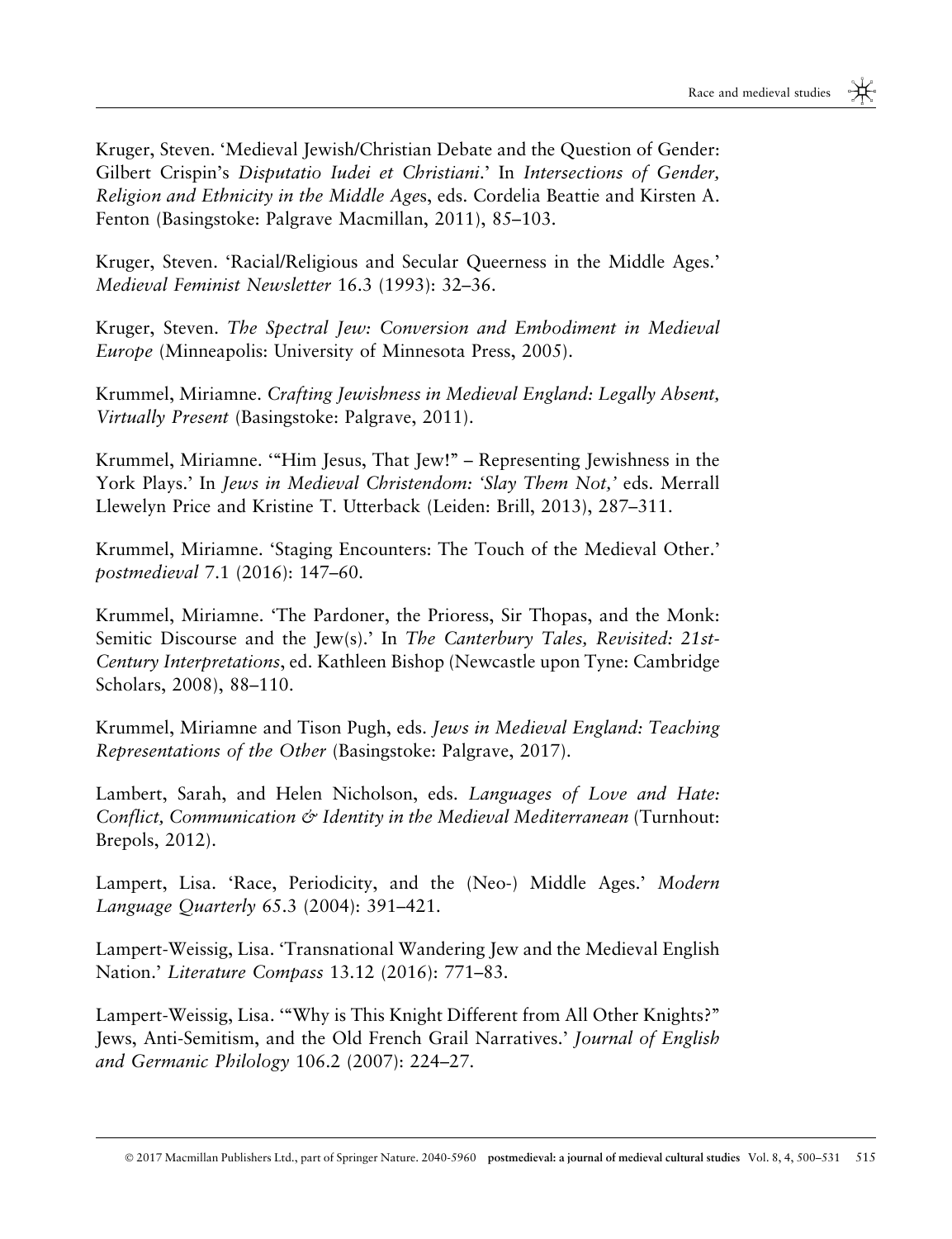

Lavezzo, Kathy. 'Another Country: Ælfric and the Production of English Identity.' New Medieval Literatures 3 (1999): 67–93.

Lavezzo, Kathy. 'Complex Identities: Selves and Others.' In The Oxford Handbook of Medieval English Literature, eds. Elaine Treharne and Greg Walker (Oxford: Oxford University Press, 2010), 434–57.

Lavezzo, Kathy. 'Gregory's Boys: The Homoerotic Production of English Whiteness.' In Sex and Sexuality in Anglo-Saxon England: Essays in Memory of Daniel Gillmore Calder, eds. Carol Braun Pasternack and Lisa M. C. Weston (Tempe, AZ: Arizona Center for Medieval and Renaissance Studies, 2004), 63–90.

Lavezzo, Kathy. The Accommodated Jew: English Antisemitism from Bede to Milton (Ithaca: Cornell University Press, 2016).

Lewis, Bernard. Race and Slavery in the Middle East: An Historical Enquiry (New York: Oxford University Press, 1990).

Lindow, John. 'Supernatural Others and Ethnic Others: A Millennium of World View.' Scandinavian Studies 67 (1995): 8–31.

Liu, Benjamin. Medieval Joke Poetry: The Cantigas d'Escharnho e de Mal Dizer (Harvard University Press, 2004). [Reveals cultural tensions underlying jokes about Christians, Jews, and Muslims in Iberia, including social attitudes regarding embodied difference.]

Liu, Benjamin. 'Re-Orienting Medieval Spanish Travel Narratives.' Yearbook of Comparative & General Literature 52 (2005/2006): 19–30.

Liu, Benjamin. 'The Mongol in the Text.' In Under the Influence: Questioning the Comparative in Medieval Castile, eds. Cynthia Robinson and Leyla Rouhi (Leiden: Brill, 2005), 291–325.

Liu, Benjamin. "Un Pueblo Laborioso": Mudejar Work in the Cantigas.' Medieval Encounters 12.3 (2006): 462–74.

Lomperis, Linda. 'Medieval Travel Writing and the Question of Race.' Journal of Medieval and Early Modern Studies 31.1 (2001): 147–64.

Loomba, Ania. 'Race and the Possibilities of Comparative Critique.' New Literary History 40.3 (2009): 501–22.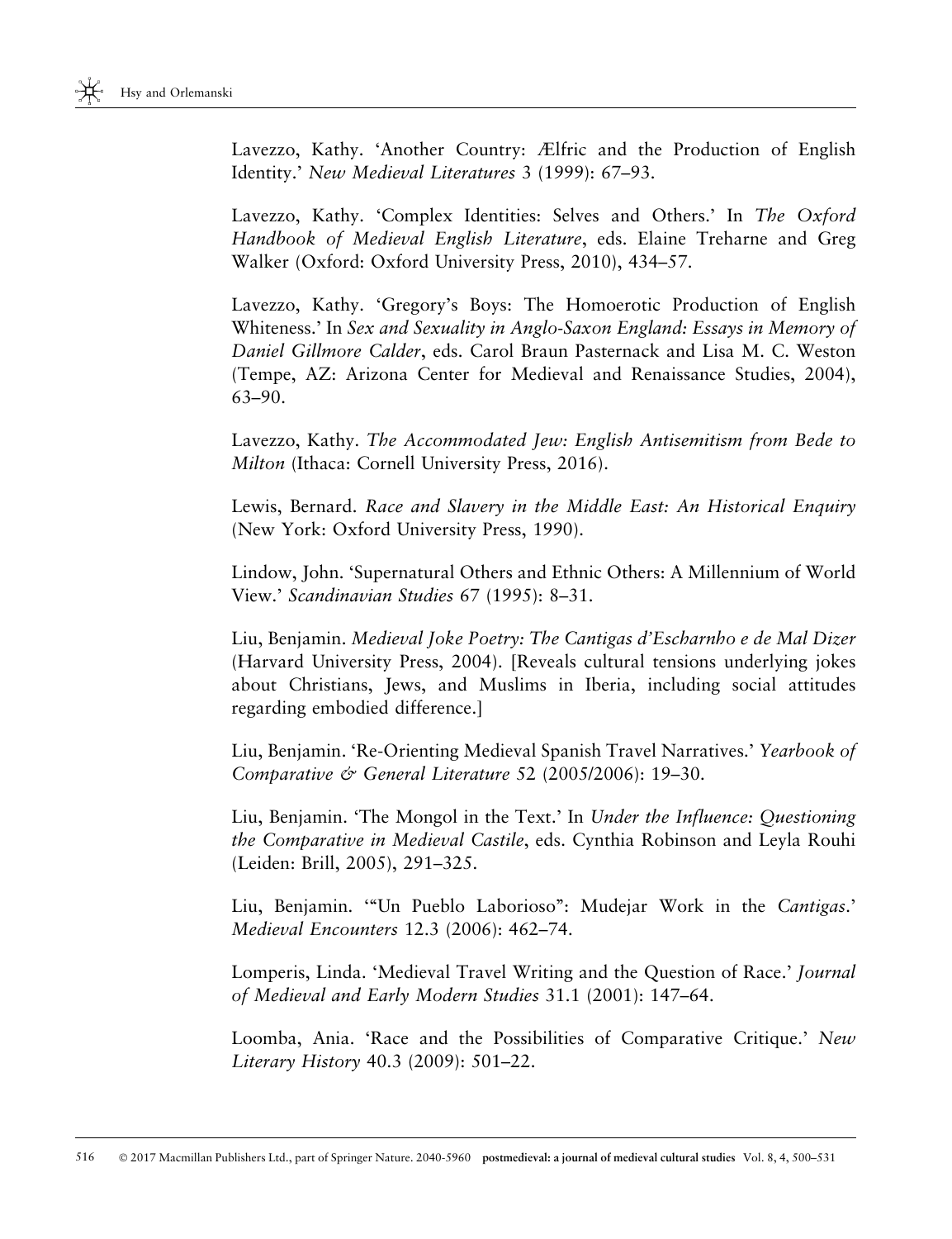Loomba, Ania. Shakespeare, Race, and Colonialism (Oxford: Oxford University Press, 2002).

Loomba, Ania and Jonathan Burton. Race in Early Modern England: A Documentary Companion (New York: Palgrave Macmillan, 2007). [Medieval sources included, as well as discussion of premodern race in introduction.]

Lopez-Jantzen, Nicole. 'Kings of All Italy? Overlooking Political and Cultural Boundaries in Lombard Italy.' Medieval Perspectives 29 (2014): 75–92.

MacDougall, Hugh A. Racial Myth in English History (Montreal: Harvest House, 1982).

Majid, Anouar. We Are All Moors: Ending Centuries of Crusades Against Jews and Other Minorities (Minneapolis: University of Minnesota Press, 2009). [Medieval contexts referenced throughout]

Mark, Peter. Africans in European Eyes: The Portrayal of Black Africans in Fourteenth and Fifteenth Century Europe (Syracuse: Maxwell School of Citizenship and Public Affairs, Syracuse University, 1974).

Martone, Eric. 'Treacherous "Saracens" and Integrated Muslims: The Islamic Outlaw in Robin Hood's Band and the Re-imagining of English Identity, 1800 to the Present.' Miscelánea: A Journal of English and American Studies 40 (2009): 53–76.

Mayerson, Philip. 'Anti-Black Sentiment in the Vitae Patrum.' Harvard Theological Review 71 (1978): 304–11.

Mead, Jenna. 'Reading by Said's Lantern: Orientalism and Chaucer's Treatise on the Astrolabe.' Medieval Encounters 5.3 (1999): 350–57. [Reading in light of the 'color' of the original source text attributed to a Persian Jew; the treatise is not an 'unmarked white' text.]

Mees, Bernard. 'Germanische Sturmflut: From the Old Norse Twilight to the Fascist New Dawn.' Studia Neophilologica 78 (2006): 184–98.

Mellinkoff, Ruth. Outcasts: Signs of Otherness in Northern European Art of the Late Middle Ages, 2 vols, (Berkeley: University of California Press, 1993).

Meyer, Hannah. 'Gender, Jewish Creditors, and Christian Debtors in Thirteenth-Century Exeter.' In Intersections of Gender, Religion and Ethnicity in the Middle Ages, eds. Cordelia Beattie and Kirsten A. Fenton (Basingstoke: Palgrave Macmillan, 2011), 104–24.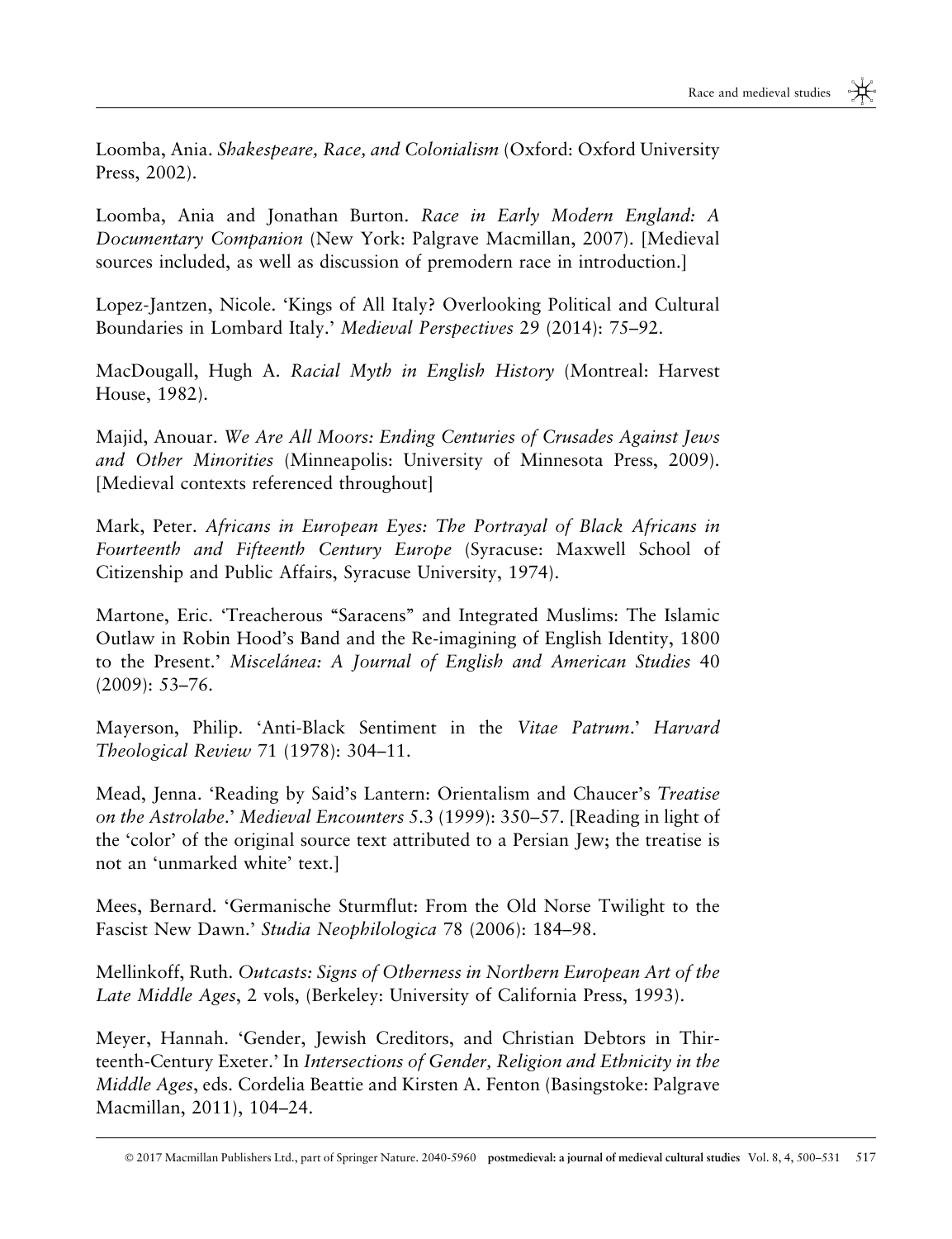Michaelis, Beatrice. 'Farbspiele in "Kudrun" und "Parzval."' In Farbe in Mittelalter. Materialität-Semantik, eds. Ingrid Bennewitz and Andrea Schindler (Berlin: Akademie-Verlag, 2011), 493–503.

Michaelis, Beatrice. 'In/Kommensurabilität. Artikulationen von "Rasse" im mittelalterlichen Nibelungenlied und in Fritz Langs Die Nibelungen.' In Durchkreuzte Helden. Das 'Nibelungenlied' und Fritz Langs 'Die Nibelungen' im Licht der Intersektionalitätsforschung, eds. Natasa Bedekovic, Andreas Kraß and Astrid Lembke (Bielefeld: transcript, 2014), 147–63.

Michaelis, Beatrice and Elahe Haschemi Yekani. 'Queering Archives of Race and Slavery – Or, on Being Wilfully Untimely and Unhappy.' In Postcoloniality — Decoloniality — Black Critique: Joints and Fissures, eds. Sabine Broeck and Carsten Junker (Frankfurt am Main/New York: Campus, 2014), 269–83.

Mielke, Andreas. Nigra sum et formosa: Afrikanerinnen in der deutschen Literatur des Mittelalters (Stuttgart: Helfant, 1992).

Mitchell-Smith, Ilan. 'The United Princesses of America: Ethnic Diversity and Cultural Purity in Disney's Medieval Past.' In The Disney Middle Ages: A Fairy-Tale and Fantasy Past, eds. Tison Pugh and Susan Aronstein (Basingstoke: Palgrave, 2012), 209–24.

Mittman, Asa Simon. 'Are the Monstrous 'Races' Races?' postmedieval 6:1(2015): 36–51.

Mittman, Asa Simon. 'In those days': Giants and the Giant Moses in the Old English Illustrated Hexateuch.' In Imagining the Jew: Jewishness in Anglo-Saxon Literature and Culture, ed. Samantha Zacher (Ithaca: Cornell University Press, 2016), 237–63.

Mittman, Asa Simon. 'Mandeville's Jews, Colonialism, Certainty, and Art History.' In Postcolonising the Medieval Image, eds. Eva Frojmovic and Catherine Karkov (London: Ashgate, 2017).

Mittman, Asa Simon and Brantley Bryant. 'The Blemmye Speaks.' Special issue, 'Listening to Our Monsters,' Listening: Journal of Communication Ethics, Religion, and Culture (Fall 2017, forthcoming).

Mittman, Asa Simon and Marcus Hensel, eds. Classic Readings on Monster Theory: Demonstrare, 2 vols (Kalamazoo: Medieval Institute Press, WMU/Arc-Humanities Press, 2018).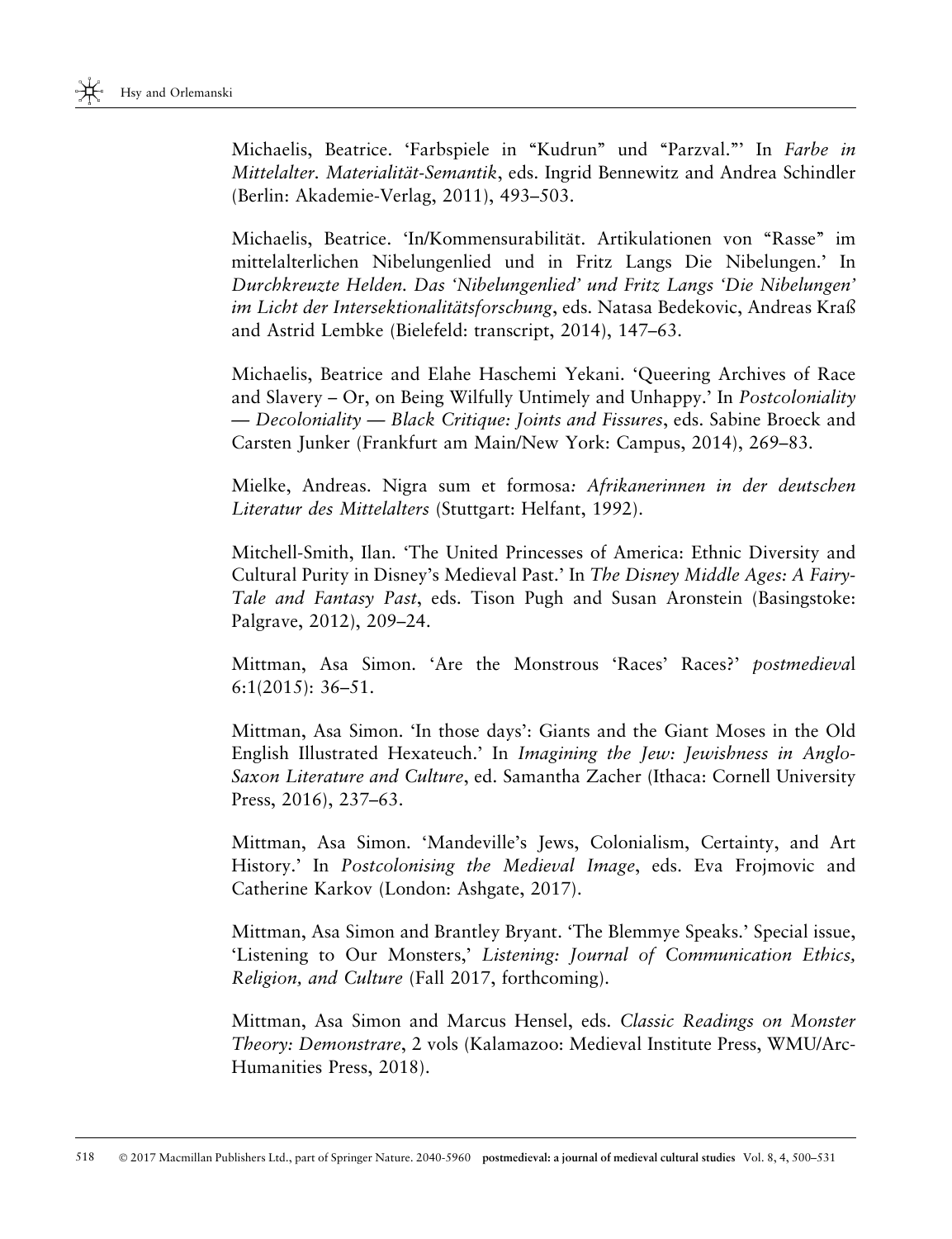Momma, Haruko. From Philology to English Studies: Language and Culture in the Nineteenth Century. (Cambridge: Cambridge University Press, 2012). [On the colonialist origins of the field.]

Momma, Haruko. 'Medievalism – Colonialism – Orientalism: Japan's Modern Identity in Natsume Soseki's Maboroshi no Tate and Kairo-ko.' In Medievalisms in the Postcolonial World: The Idea of 'the Middle Ages' Outside Europe, eds. Kathleen Davis and Nadia Altschul (Baltimore: Johns Hopkins University Press, 2009), 141–73.

Morrison, Toni. Playing in the Dark: Whiteness and the Literary Imagination (New York: Vintage, 1993). [Required reading!]

Moore, R. I. The Formation of a Persecuting Society: Power and Deviance in Western Europe, 950–1250 (Oxford: Blackwell Publishing, 1987). Expanded edition, 2007.

Mundal, Else. 'The Perception of the Saamis and their Religion in the Old Norse Sources.' In Shamanism and Northern Ecology, ed. Juha Pentikäinen (New York: Mouton de Gruyter, 1996), 97–116.

Nadhiri, Aman Y. Saracens and Franks in the 12th–15th Century European and Near Eastern Literature: Perceptions of Self and Other (London: Routledge, 2017).

Nees, Lawrence. 'Ethnic and Primitive Paradigms in the Study of Early Medieval Art.' In Paradigms and Methods in Early Medieval Studies, eds. Celia Chazelle and Felice Lifshitz (Basingstoke: Palgrave Macmillan, 2007), 41–60.

Ng, Su Fang. 'Global Souvenirs: Bridging East and West in the Malay Alexander Romance.' Literature Compass 11.7 (2014): 395–408.

Ng, Su Fang and Kenneth Hodges. 'Saint George, Islam, and Regional Courts in Sir Gawain and the Green Knight.' Studies in the Age of Chaucer 32 (2010): 257–94.

Nirenberg, David. Communities of Violence: Persecution of Minorities in the Middle Ages, with new preface by the author (Philadelphia: University of Pennsylvania Press, 2015; orig. publ. 1996).

Nirenberg, David. 'Was there race before modernity? The example of "Jewish" blood in late medieval Spain.' In The Origins of Racism in the West, eds. Miriam Eliav-Feldon, Benjamin Isaac, and Joseph Ziegler (Cambridge: Cambridge University Press, 2009), 232–64.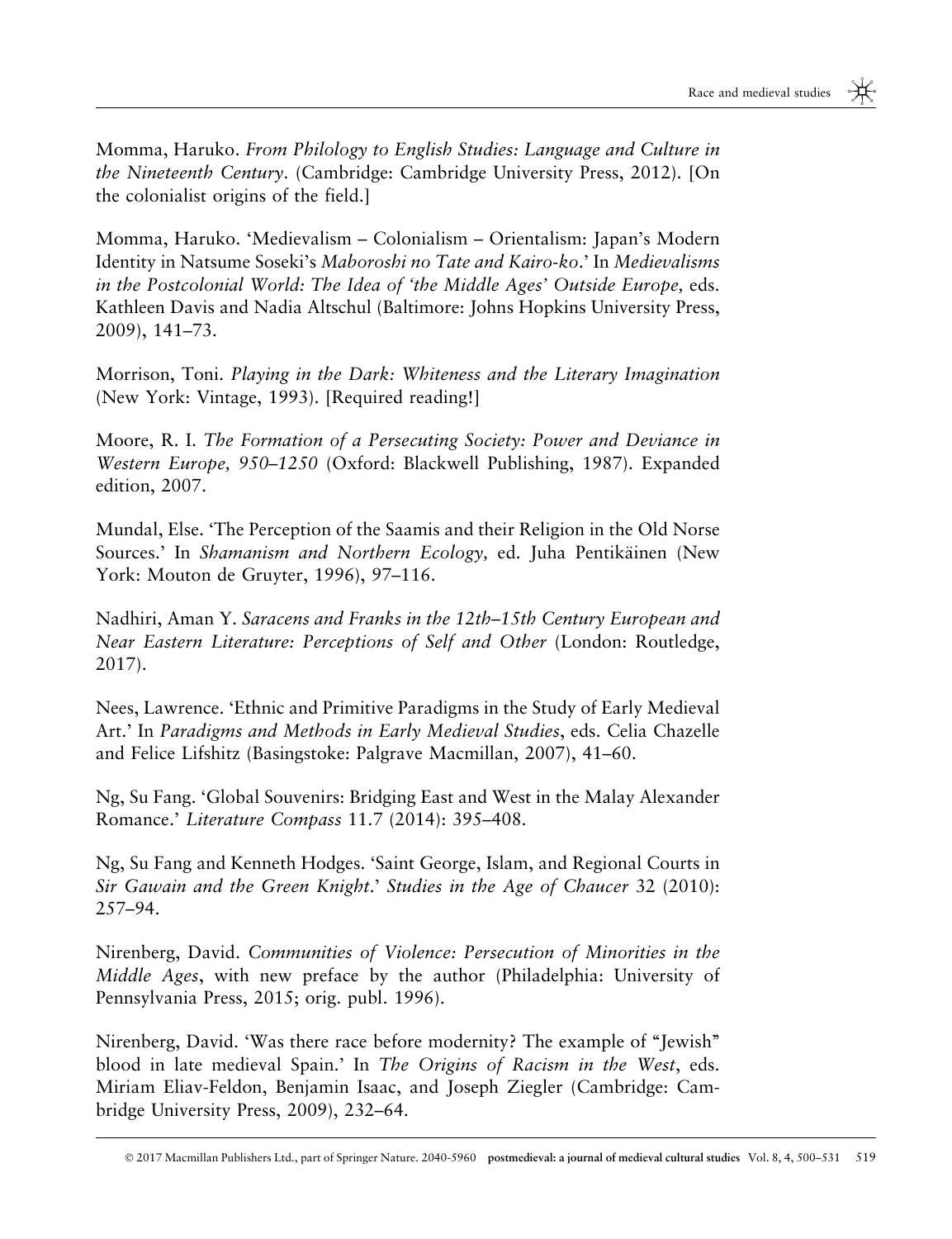Olsen, Bjørnar. 'Belligerent Chieftains and Oppressed Hunters? Changing Conceptions of Interethnic Relationships in Northern Europe during the Iron Age and Early Medieval Period.' In Contact, Continuity, Collapse: The Norse Colonization of the North Atlantic, ed. James H. Barret (Turnhout: Brepols, 2003), 9–31.

Otan˜o Gracia, Nahir. 'Presenting Kin(g)ship in Medieval Irish Literature.' Enarratio: Publications of the Medieval Association of the Midwest 22 (forthcoming). [Discusses Anglo-Norman construction of the Irish.]

Otan˜o Gracia, Nahir. 'Vikings of the Round Table: Kingship in the Islendingasögur and the Riddarasögur.' Comitatus: A Journal of Medieval and Renaissance Studies 47 (2016): 69–101. [Discusses the addition of a Spanish Tristan to the Arthurian canon, with the second Isold becoming Isold the Dark, in the context of a protocolonial relationship between Iceland and Norway.]

Otan˜o Gracia, Nahir and Daniel Armenti. 'Constructing Prejudice in the Middle Ages and the Repercussions of Racism Today.' Medieval Feminist Forum (forthcoming).

Pages, Meriem. 'Robbing the Saracen to Create the Englishman: Islam and Muslims in Robin Hood: Prince of Thieves.' The Once and Future Classroom 8.2 (2010): 1–11.

Park, Katharine. 'The Meanings of Natural Diversity: Marco Polo on the "Division" of the World.' In Texts and Contexts in Medieval Science: Studies on the Occasion of John E. Murdoch's Seventieth Birthday, eds. Edith Sylla and Michael R. McVaugh (Leiden: Brill, 1997), 134–47.

Paul, Neill B., and Richard A. Sundt, eds. Special issue, 'Architecture of Colonizers/Architecture of Immigrants: Gothic in Latin America from the 16th through 20th centuries,' postmedieval 6.3 (2015).

Patton, Pamela A. 'An Ethiopian-Headed Serpent in the Cantigas de Santa María: Sin, Sex, and Color in Late Medieval Castile.' Gesta 55.2 (2016): 213–38.

Patton, Pamela A. Art of Estrangement: Redefining Jews in Reconquest Spain (State College: Penn State University Press, 2012).

Patton, Pamela A. Envisioning Others: Race, Color, and the Visual in Iberia and Latin America (Leiden and Boston: Brill, 2016).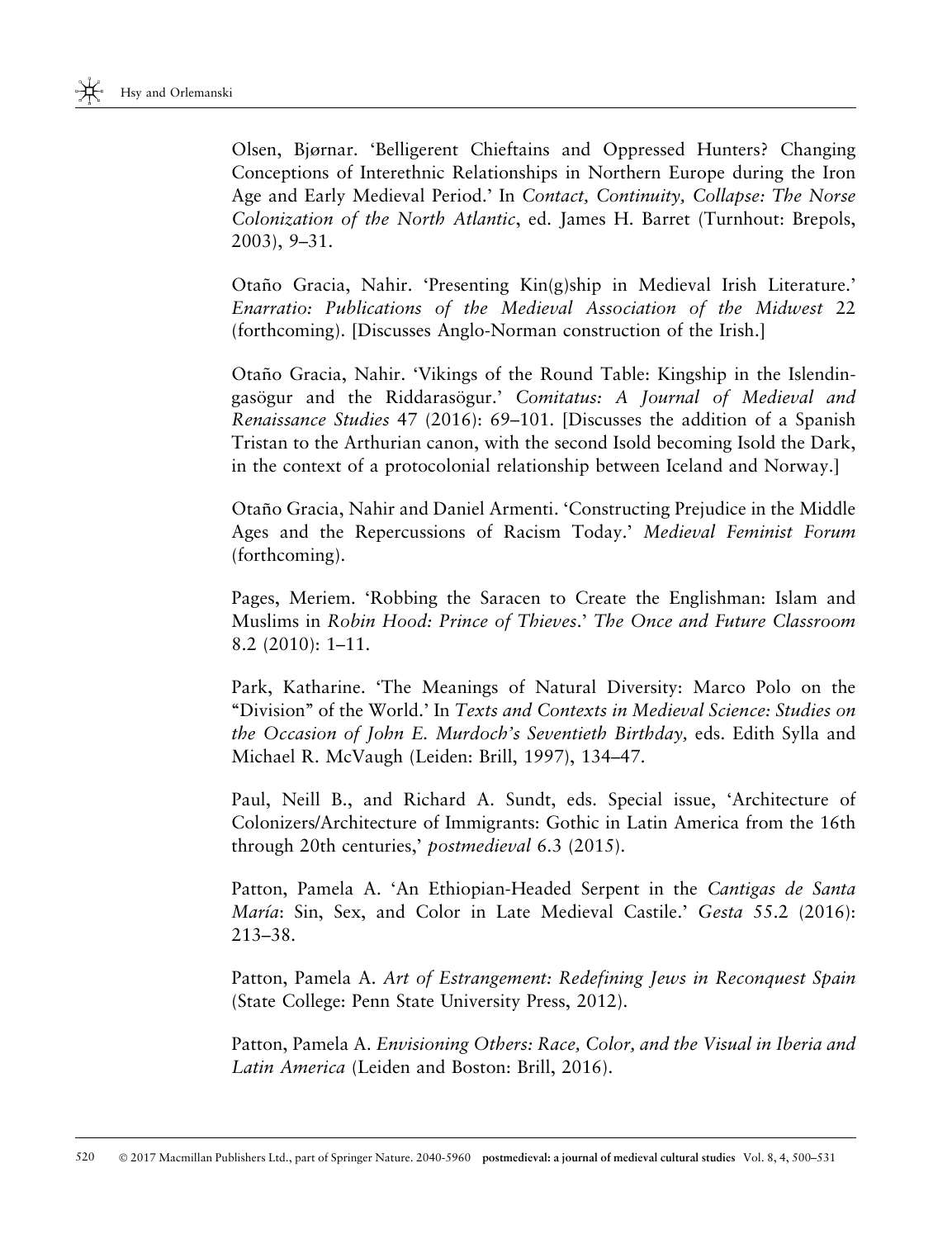Phillips, Kim M. 'Warriors, Amazons, and Isles of Women: Medieval Travel Writing and Constructions of Asian Femininities'. In Intersections of Gender, Religion and Ethnicity in the Middle Ages, eds. Cordelia Beattie and Kirsten A. Fenton (Basingstoke: Palgrave Macmillan, 2011), 183–207.

Phillips, Kim M. Before Orientalism: Asian Peoples and Cultures in European Travel Writing, 1245–1510 (Philadelphia: University of Pennsylvania Press, 2013).

Ramey, Lynn T. Black Legacies: Race and the European Middle Ages (Gainesville: University Press of Florida, 2014).

Ramey, Lynn T., and Tison Pugh, eds. Race, Class, and Gender in 'Medieval' Cinema (Basingstoke: Palgrave, 2007).

Ray, Michael. 'A Black Slave on the Run in Thirteenth-Century England.' Nottingham Medieval Studies 51 (2002): 111–19.

Redworth, Glyn. 'Mythology with Attitude? A Black Christian's Defence of Negritude in Early Modern Europe.' Social History 28.1 (2003): 49–66.

Richardson, Kristina L. Gypsies in the Medieval Islamic World: The History of the Ghurabā' (London: I. B. Tauris, forthcoming).

Richardson, Kristina L. 'Blue and Green Eyes in the Islamicate Middle Ages.' Annales Islamologiques 48 (2014): 13–29.

Rowe, Nina. 'Idealization and Subjection at the South Porch of Strasbourg Cathedral.' In Beyond the Yellow Badge: Anti-Judaism and Anti-Semitism in Medieval and Early Modern Visual Culture, ed. Mitchell Merback (Leiden: Brill, 2008), 179–202.

Rowe, Nina. The Jew, the Cathedral and the Medieval City: Synagoga and Ecclesia in the Thirteenth Century (Cambridge: Cambridge University Press, 2011).

Rowe, Nina. 'Other.' Special issue, 'Medieval Art History Today — Critical Terms,' Studies in Iconography 33 (2012): 131–44.

Rowe, Nina. 'Pocket Crucifixions: Jesus, Jews and Ownership in Fourteenth-Century Ivories.' Studies in Iconography 32 (2011): 81–120.

Rowe, Nina. 'Rethinking Ecclesia and Synagoga in the Thirteenth Century.' In Gothic, Art & Thought in the Later Medieval Period: Essays in Honor of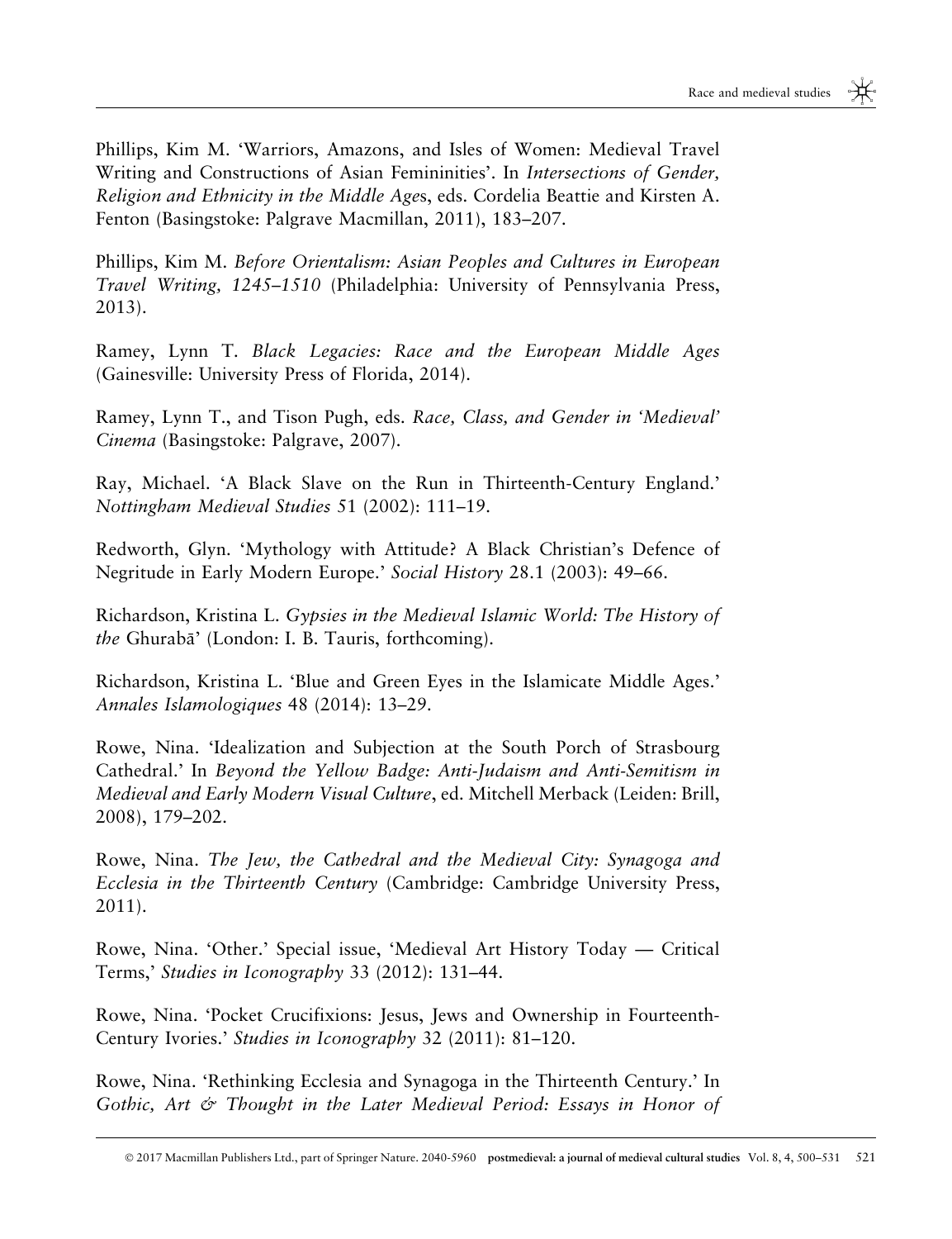Willibald Sauerländer, ed. Colum Hourihane (State College: Penn State University Press, 2011), 264–91.

Rowe, Nina. 'Synagoga Tumbles, a Rider Triumphs: Clerical Viewers and the Fürstenportal of Bamberg Cathedral.' Gesta 45.1 (2006): 15–42.

Rubin, Miri. Gentile Tales: The Narrative Assault on Late Medieval Jews (New Haven: Yale University Press, 1999).

Ruggles, D. Fairchild. 'Mothers of a Hybrid Dynasty: Race, Genealogy, and Acculturation in al-Andalus.' Journal of Medieval and Early Modern Studies 34.1 (2004): 65–94.

Salvadore, Matteo. 'The Ethiopian Age of Exploration: Prester John's Discovery of Europe, 1306–1458.' Journal of World History 21.4 (2010): 593–627.

Sayers, William. 'Psychological Warfare in Vinland (Eiríks saga rauða).' In Studies in Honor of Jaan Puhvel, vol. 2, eds. John Greppin and Edgar C. Polomé (Washington, D.C.: Institute for the Study of Man, 1997), 235–64.

Scheil, Andrew P. 'Anti-Judaism in Ælfric's Lives of Saints.' Anglo Saxon England 28 (1999): 65–86.

Scheil, Andrew P. The Footsteps of Israel: Understanding Jews in Anglo-Saxon England (Ann Arbor: University of Michigan Press, 2004).

Schiff, Randy P. 'On Firm Carthaginian Ground: Ethnic Boundary Fluidity and Chaucer's Dido.' postmedieval 6.1 (2015): 23–35.

Scobie, Edward. 'The Black in Western Europe.' In *African Presence in Early* Europe, ed. Ivan Van Sertima (New Brunswick: Transaction Publishers, 1985), 190–202.

Segol, Marla. 'Medieval Cosmopolitanism and the Saracen-Christian Ethos.' CLCWeb: Comparative Literature and Culture 6.2 (2004).

Shichtman, Martin B. 'Wagner and the Arthurian Tradition.' In Approaches to Teaching the Arthurian Tradition, eds. Maureen Fries and Jean Watson (New York: Modern Language Association of America, 1992), 139–42.

Shichtman, Martin B. 'Whom Does the Grail Serve? Wagner, Spielberg, and the Issue of Jewish Appropriation.' In The Arthurian Revival: Essays on Form, Tradition, and Transformation, ed. Debra Mancoff (New York: Garland, 1992), 283–97.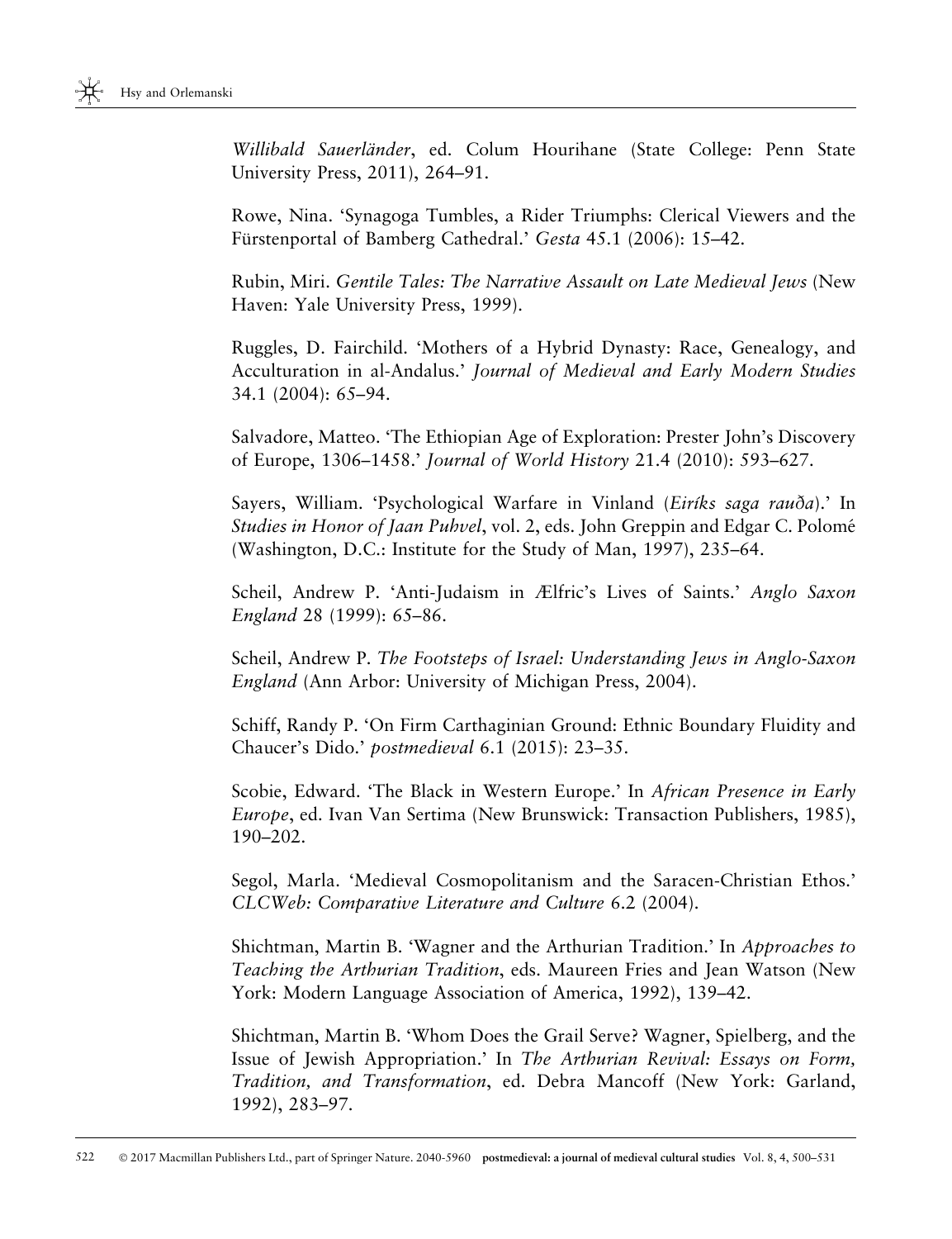Sindbaek, Søren M. 'All in the Same Boat: The Vikings as European and Global Heritage.' In Heritage Reinvents Europe: Proceedings of the International Conference Ename, Belgium, 17-19 March 2011, eds. D Callebaut, Jan Mařík, and Jana Maříková-Kubková (Belgium: Europae Archaeologiae Consilium, 2013), 81–88.

Snowden, Jr., Frank M. Before Colour Prejudice: The Ancient View of Blacks (Cambridge: Harvard University Press, 1983).

Snowden, Jr., Frank M. Blacks in Antiquity (Cambridge: Harvard University Press, 1970).

Snowden, Jr., Frank M. 'Some Greek and Roman Observations on the Ethiopian.' Traditio 16 (1960): 19–38.

Spicer, Andrew and Jane L. Stevens Crawshaw, eds. The Place of the Social Margins, 1350–1750 (Oxford: Routledge, 2017).

Spicer, Joaneth, ed. Revealing the African Presence in Renaissance Europe (Baltimore: Walters Art Museum, 2012). [https://thewalters.org/assets/pdf/](https://thewalters.org/assets/pdf/revealing-the-african-presence-in-renaissance-europe.pdf) [revealing-the-african-presence-in-renaissance-europe.pdf](https://thewalters.org/assets/pdf/revealing-the-african-presence-in-renaissance-europe.pdf)

Spiller, Elizabeth. Reading and the History of Race in the Renaissance (Cambridge: Cambridge University Press, 2011).

Sponsler, Claire. 'Outlaw Masculinities: Drag, Blackface, and Late Medieval Laboring Class Festivities.' In Becoming Male in the Middle Ages, eds. Jeffrey Jerome Cohen and Bonnie Wheeler (New York: Garland Publishing, 1997), 321–47.

Stoessel, Jason and Reinhard Strohm. 'Voice and Song in Early Encounters between Latins, Mongols, and Persians, c.1250–c.1350.' In Towards a Global History of Music, ed. Reinhard Strohm (Abingdon: Routledge, forthcoming).

Strickland, Debra Higgs. 'Monstrosity and Race in the Late Middle Ages.' In Ashgate Research Companion to Monsters and the Monstrous, ed. Asa S. Mittman with Peter J. Dendle (Farnham: Ashgate, 2012), 365–86.

Strickland, Debra Higgs. Saracens, Demons, and Jews: Making Monsters in Medieval Art (Princeton: Princeton University Press, 2003).

Swank, Kris. 'The Arabian Nights in 21st-Century Fantasy Fiction and Film.' In Fantasy and Science-Fiction Medievalisms: From Isaac Asimov to A Game of Thrones, ed. Helen Young (Amherst: Cambria, 2015), 163–81.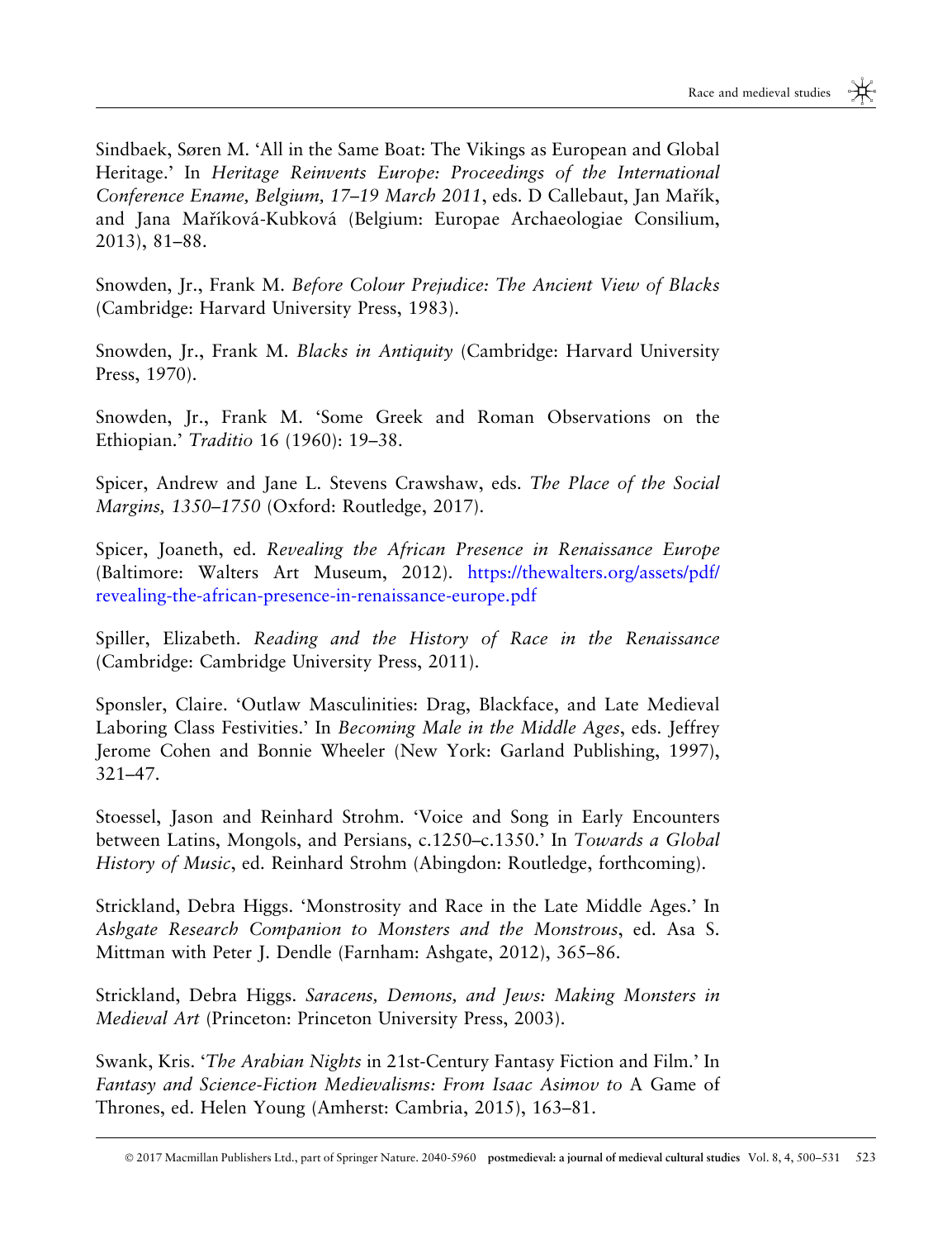Swank, Kris. 'Black in Camelot: Race & Ethnicity in Arthurian Legend.' Mythcon 46, Mythopoeic Society Annual Conference, 1 August 2015. Conference Paper. [http://www.academia.edu/2494445/\\_Black\\_in\\_Camelot\\_Race\\_and\\_](http://www.academia.edu/2494445/_Black_in_Camelot_Race_and_Ethnicity_in_Arthurian_Legend_) Ethnicity in Arthurian Legend.

Swank, Kris. 'Black in Sherwood: Race & Ethnicity in Robin Hood Legend.' 50th International Congress on Medieval Studies, 16 May 2015. [https://www.](https://www.academia.edu/11363597/_Black_in_Sherwood_Race_and_Ethnicity_in_Robin_Hood_TV_and_Film_) [academia.edu/11363597/\\_Black\\_in\\_Sherwood\\_Race\\_and\\_Ethnicity\\_in\\_Robin\\_](https://www.academia.edu/11363597/_Black_in_Sherwood_Race_and_Ethnicity_in_Robin_Hood_TV_and_Film_) Hood TV and Film.

Sweet, James A. 'The Iberian Roots of American Racist Thought.' William and Mary Quarterly 54 (1997): 143–66.

Tavares, Elizabeth E. 'A Race to the Roof: Cosmetics and Contemporary Histories of the Elizabethan Playhouse, 1592–1596.' Shakespeare Bulletin 34, 2 (2016): 193–217. [Discusses brownface and the performance of early modern drama, with some reference to medieval traditions.]

Taylor, Julie Anne. 'Lucera Sarracenorum: A Muslim Colony in Medieval Christian Europe.' Nottingham Medieval Studies 43 (1999): 110–25.

Thomas, James M. 'The Racial Formation of Medieval Jews: A Challenge to the Field.' Ethnic and Racial Studies 30.10 (2010): 1737–55.

Thompson, Ayanna, ed. Colorblind Shakespeare: New Perspectives on Race and Performance (London: Routledge, 2006). [Various contributors; implications of race in casting and modern performance of early theater.]

Thompson, Ayanna. Performing Race and Torture on the Early Modern Stage (London: Routledge, 2008). [Medieval contexts discussed throughout.]

Thompson, Lloyd A. Romans and Blacks (Norman: University of Oklahoma Press, 1989).

Tomasch, Sylvia. 'Bibliography: Medieval Antisemitism.' Medieval Feminist Forum: A Journal of Gender and Sexuality 16.1 (1993): 38–43.

Sertima, Ivan van, ed. Golden Age of the Moor (New Brunswick: Transaction, 1992).

Verkerk, Dorothy Hoogland. 'Black Servant, Black Demon: Color Ideology in the Ashburnham Pentateuch.' Journal of Medieval and Early Modern Studies 31.1 (2001): 57–77.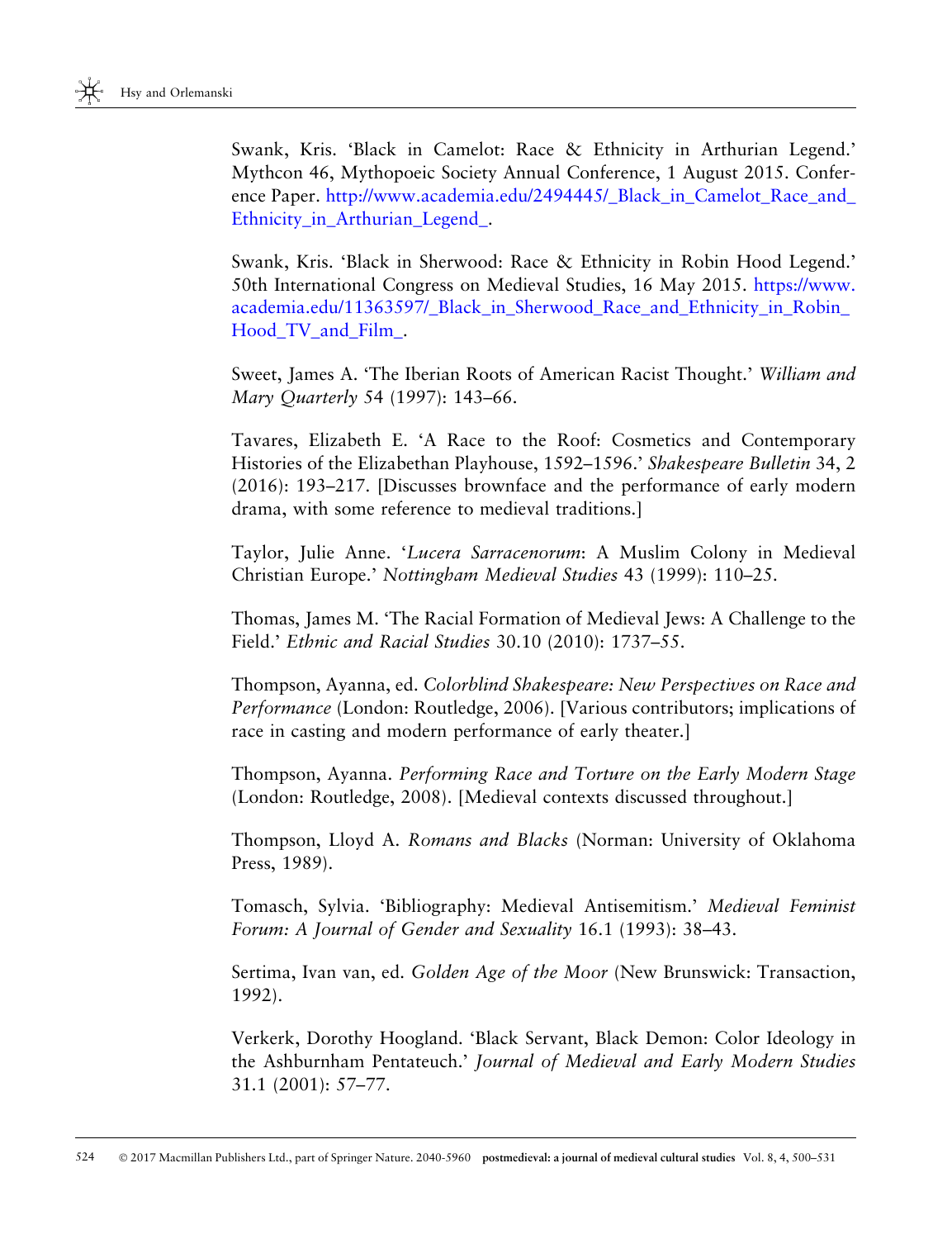Wallace, David. 'New Chaucer Topographies.' Studies in the Age of Chaucer 29 (2007): 3–19. [Global and cross-cultural appropriations of Chaucer.]

Wallace, David. Premodern Places: Calais to Surinam, Chaucer to Aphra Benn (Oxford: Blackwell, 2004). [Discussion of genealogies of blackness and whiteness and histories of slavery.]

Walther, Hans. 'Scherz und Ernst in der Völker- und Stämme-Charakteristik mittellateinischer Verse.' Archiv für Kulturgeschichte 41 (1959): 263–301.

Warren, Michelle R. Creole Medievalism: Colonial France and Joseph Bédier's Middle Ages (Minneapolis: University of Minnesota Press, 2010).

Warren, Michelle R. "The last syllable of modernity": Chaucer in the Caribbean.' postmedieval 6.1 (2015): 79–93.

de Weever, Jacqueline. 'Introduction: The Saracen as Narrative Knot.' Editor's Preface to special issue, 'Saracens in Malory,' Arthuriana 16.4 (2006): 4–9.

de Weever, Jacqueline. Sheba's Daughters: Whitening and Demonizing the Saracen Woman in Medieval French Epic (New York: Routledge, 1998).

Whitaker, Cord J. 'Black Metaphors in the King of Tars.' Journal of English and Germanic Philology 112.2 (2013): 169–93.

Whitaker, Cord J., ed. Special issue, 'Making Race Matter in the Middle Ages,' postmedieval 6.1 (2015).

Widner, Michael. 'Samson's Touch and a Thin Red Line: Reading the Bodies of Jews and Saints in Bury St Edmunds.' Journal of English and Germanic Philology 111.3 (2012): 339–59.

Williams Boyarin, Adrienne. 'Anti-Jewish Parody around Miracles of the Virgin?: Thoughts on an Early Nonsense-Cento in Berkeley, Bancroft Library, MS UCB 92.' Notes & Queries 54.4 (2007): 379-85.

Williams Boyarin, Adrienne. 'Desire for Religion: Mary, a Murder Libel, a Jewish Friar, and Me.' Religion and Literature 42.1–2 (2010): 23–48.

Williams Boyarin, Adrienne. 'Inscribed Bodies: The Virgin Mary, Jewish Women, and Medieval Feminine Legal Authority.' In Law and Sovereignty in the Middle Ages and Renaissance, ed. Robert S. Sturges (Turnhout: Brepols, 2011), 229–51.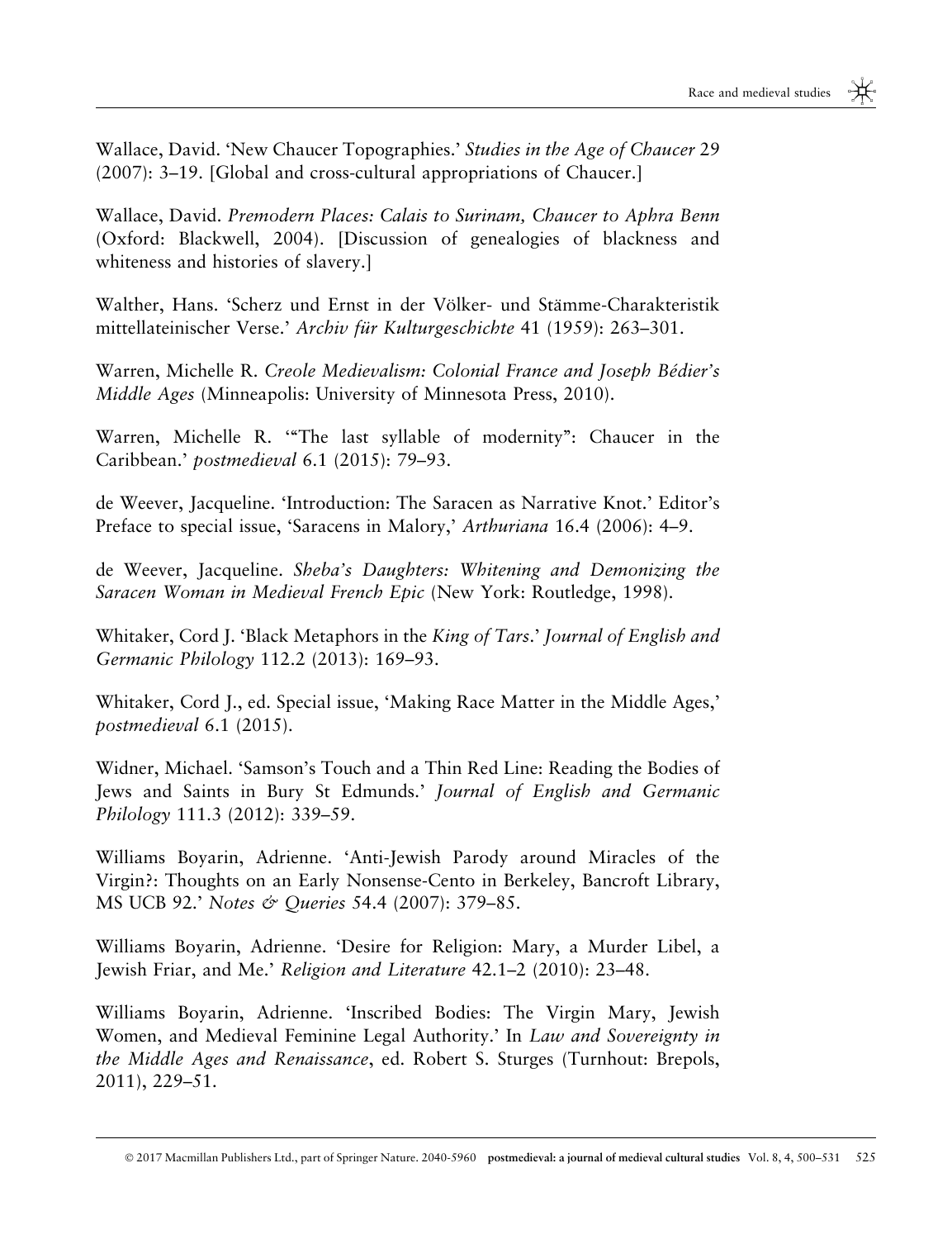Wilsbacher, Greg. 'Lumiansky's Paradox: Ethics, Aesthetics, and Chaucer's Prioress's Tale.' College Literature 34.2 (2005): 1–28.

Wilson, Charles E., Jr. 'Medievalism, Race, and Social Order in Gloria Naylor's Bailey's Cafe.' In Medievalism and the Academy II: Cultural Studies, ed. David Metzger (Cambridge: D.S. Brewer, 1998), 74–91.

Wollenberg, Daniel. 'Defending the West: Cultural Racism and Pan-Europeanism on the Far Right.' postmedieval 5.3 (2014): 308–19.

Wollenberg, Daniel. 'The New Knighthood: Terrorism and the Medieval.' postmedieval 5.1 (2014): 21–33.

Yeager, Suzanne M. 'Racial Imagination and the Theater of War: Captivity and Execution in Richard, Coer de Lion.' In Companion to British Literature, Volume 1: Medieval Literature 700–1450, eds. Robert Demaria, Jr., Heesok Chang, and Samantha Zacher (Oxford: Wiley-Blackwell, 2014), 81–96.

Young, Helen. Constructing "England" in the Fourteenth Century: A Postcolonial Interpretation of Middle English Romance (Lewiston, NY: Edwin Mellen Press, 2010).

Young, Helen. "It's the Middle Ages, Yo!": Race, Neo/medievalism, and the World of Dragon Age,' The Year's Work in Medievalism 27 (2012): 1–9.

Young, Helen. Race and Popular Fantasy Literature: Habits of Whiteness (London: Routledge, 2016).

Young, Helen. 'Race in online fantasy fandom: whiteness on Westeros.org.' Continuum: Journal of Media & Cultural Studies 28.5 (2014): 737–47.

Young, Helen. 'Time and Place: Medievalism and Making Race.' The Year's Work in Medievalism 28 (2013): 2–6.

Young, Helen. 'Whiteness and Time: The Once, Present, and Future Race.' In Medievalism on the Margins, ed. Karl Fulgeso with Vincent Ferré and Alicia C. Montoya, Studies in Medievalism XXIV (Cambridge: D.S. Brewer, 2015), 39–49.

Zacher, Samantha, ed. Imagining the Jew in Anglo-Saxon Literature and Culture (Toronto: University of Toronto Press, 2016).

Zacher, Samantha. Rewriting the Old Testament in Anglo-Saxon Verse: Becoming the Chosen People (London: Bloomsbury Academic, 2014).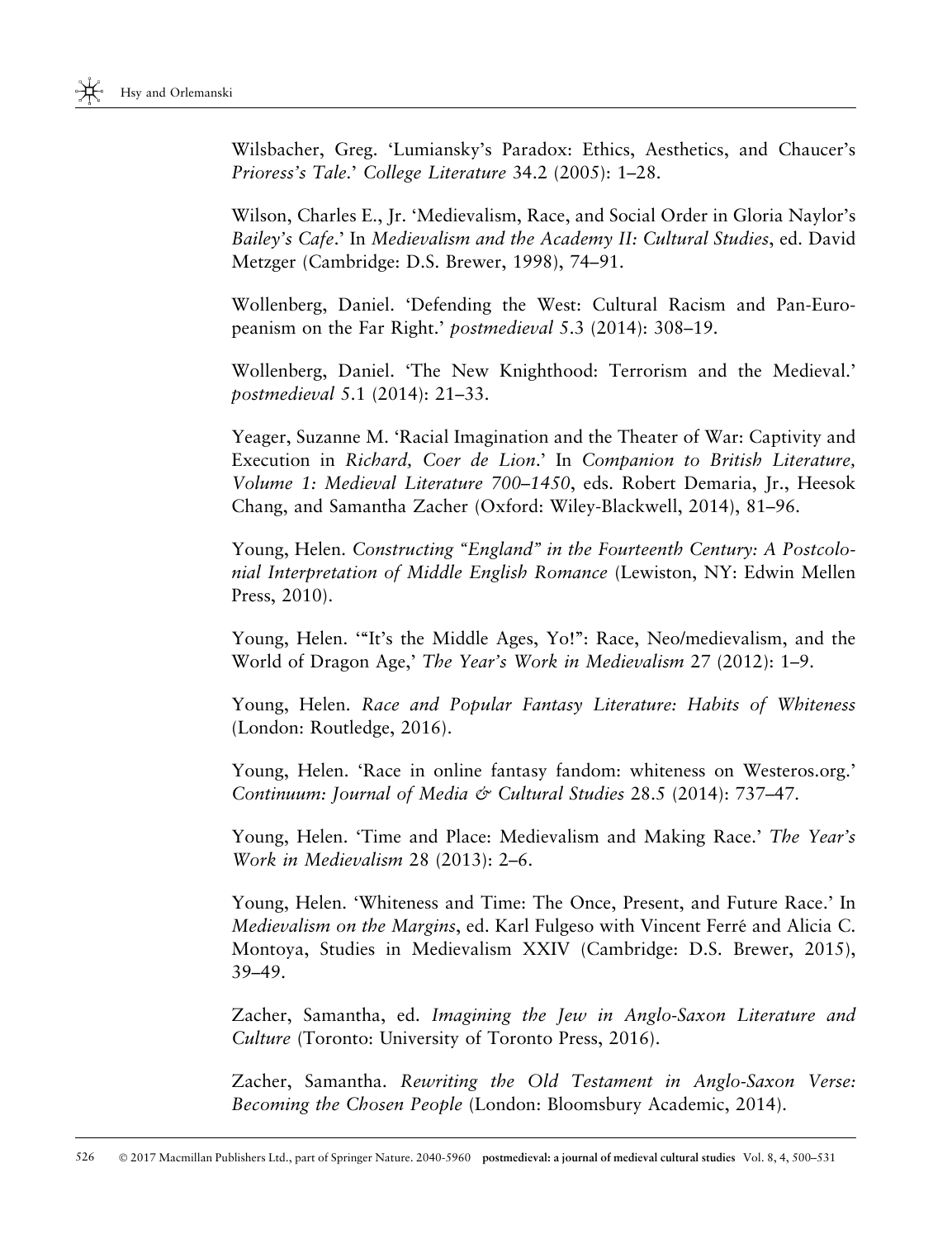Ziegler, Joseph. 'Skin and Character in Medieval and Early Renaissance Physiognomy.' Micrologus XIII. La pelle umana. The Human Skin (Firenze: SISMEL, 2005), 511–35.

## Blog posts and journalism

Arnarsdóttir, Eygló Svala. 'The Untold Saga of The Black Viking.' Iceland Review Online. 30 January 2015, updated 3 February 2015. [http://](http://icelandreview.com/stuff/views/2015/01/30/untold-saga-black-viking-esa) [icelandreview.com/stuff/views/2015/01/30/untold-saga-black-viking-esa](http://icelandreview.com/stuff/views/2015/01/30/untold-saga-black-viking-esa) [On Bergsveinn Birgisson's novel/academic essay (Den svarte vikingen, 2013) about Geirmundur Heljarskinn ('skin like Hel' or 'black skinned') who is imagined as an immigrant of Mongolian descent.]

Barrington, Candace. 'Beyond the Anglophone Inner Circle of Chaucer Studies.' In the Middle, 11 September 2016. [http://www.inthemedievalmiddle.com/2016/](http://www.inthemedievalmiddle.com/2016/09/beyond-anglophone-inner-circle-of.html) [09/beyond-anglophone-inner-circle-of.html](http://www.inthemedievalmiddle.com/2016/09/beyond-anglophone-inner-circle-of.html) [Related: See Global Chaucers, an 'Online archive and community for post-1945, non-Anglophone Chauceriana,' [https://globalchaucers.wordpress.com/\]](https://globalchaucers.wordpress.com/)

Chaganti, Seeta, Jonathan Hsy, Sierra Lomuto, and Shokoofeh Rajabzadeh (coorganizers), with Dorothy Kim (on behalf of the Medievalists of Color). 'Whiteness in Medieval Studies: A Workshop.' 9 May 2017. [http://](http://medievalistsofcolor.com/medievalists-of-color-/index) [medievalistsofcolor.com/medievalists-of-color-/index](http://medievalistsofcolor.com/medievalists-of-color-/index) [Note the 'about' section, the list of readings, and the link to post-workshop reflections.]

Chan, J. Clara. 'Medievalists, Recoiling from White Supremacy, Try to Diversify the Field.' Chronicle of Higher Education, 16 June 2017. [http://www.chronicle.](http://www.chronicle.com/article/Medievalists-Recoiling-From/240666) [com/article/Medievalists-Recoiling-From/240666](http://www.chronicle.com/article/Medievalists-Recoiling-From/240666)

Dockray-Miller, Mary F. 'Old English Has a Serious Image Problem.' JSTOR Daily, 3 May 2017. <https://daily.jstor.org/old-english-serious-image-problem/>

Fidler, Luke A. 'Teaching Medieval Art History in a Time of White Supremacy.' Material Collective, 12 August 2017. [http://thematerialcollective.org/teaching](http://thematerialcollective.org/teaching-medieval-art-history-time-white-supremacy/)[medieval-art-history-time-white-supremacy/](http://thematerialcollective.org/teaching-medieval-art-history-time-white-supremacy/)

Green, Caitlyn. 'Two Long-Distance Migrants in the Eighth- to Tenth-century Islamic Necropolis at Tauste, Spain.' Dr. Caitlyn R. Green, 3 June 2017. [http://](http://www.caitlingreen.org/2017/06/two-long-distance-migrants-tauste-spain.html) [www.caitlingreen.org/2017/06/two-long-distance-migrants-tauste-spain.html](http://www.caitlingreen.org/2017/06/two-long-distance-migrants-tauste-spain.html) [Green regularly blogs on long-distance contacts and issues of racial diversity in the medieval world.]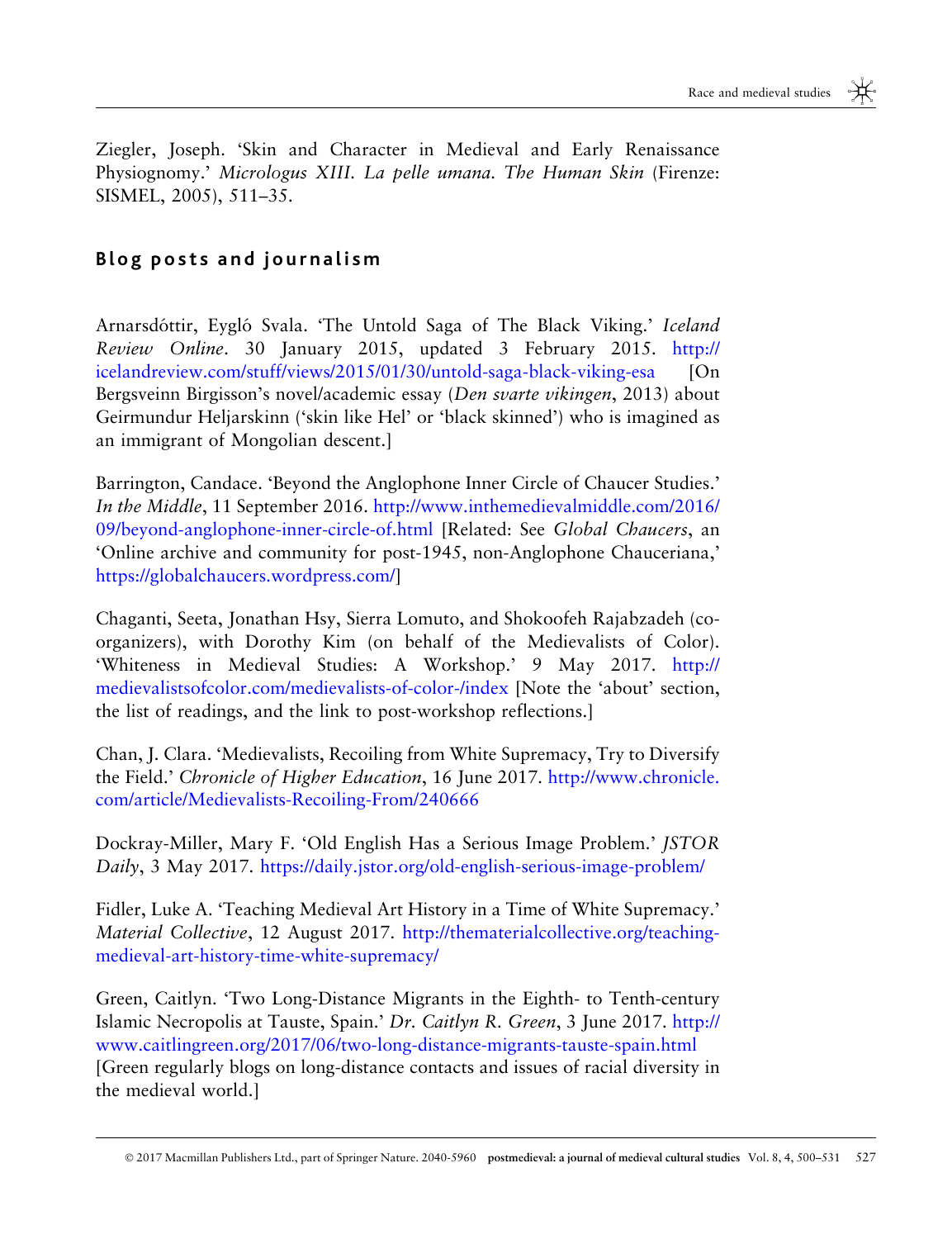Hostetter, Aaron K. 'An Important Disclaimer.' Anglo-Saxon Narrative Poetry Project, Rutgers University, 19 May 2017. [http://anglosaxonpoetry.camden.](http://anglosaxonpoetry.camden.rutgers.edu/an-important-disclaimer/) [rutgers.edu/an-important-disclaimer/](http://anglosaxonpoetry.camden.rutgers.edu/an-important-disclaimer/)

Hsy, Jonathan. 'Native, Norse, Other: Embodied Difference and Forms of First Contact.' In the Middle, 24 September 2014. [http://www.inthemedievalmiddle.](http://www.inthemedievalmiddle.com/2014/09/native-norse-other-embodied-difference.html) [com/2014/09/native-norse-other-embodied-difference.html](http://www.inthemedievalmiddle.com/2014/09/native-norse-other-embodied-difference.html) [Discusses the 'matter of Vinland' and early North Atlantic intercultural contact in Native/ Indigenous and Euro-American cultural memory.]

Hsy, Jonathan. 'Racial Dynamics in the Medieval Literature Classroom.' What is Racial Difference?, 21 January 2016. [https://blogs.wellesley.edu/](https://blogs.wellesley.edu/whatisracialdifference/2016/01/21/racial-dynamics-in-the-medieval-literature-classroom/) [whatisracialdifference/2016/01/21/racial-dynamics-in-the-medieval-literature](https://blogs.wellesley.edu/whatisracialdifference/2016/01/21/racial-dynamics-in-the-medieval-literature-classroom/)[classroom/](https://blogs.wellesley.edu/whatisracialdifference/2016/01/21/racial-dynamics-in-the-medieval-literature-classroom/)

Kao, Wan-Chuan. '#palefacesmatter?' In the Middle, 26 July 2016. [http://www.](http://www.inthemedievalmiddle.com/2016/07/palefacesmatter-wan-chuan-kao.html) [inthemedievalmiddle.com/2016/07/palefacesmatter-wan-chuan-kao.html](http://www.inthemedievalmiddle.com/2016/07/palefacesmatter-wan-chuan-kao.html)

Kennedy, Rebecca Futo. 'Bibliography for Race and Ethnicity in the Classical World.' Classics at the Intersections, 14 August 2017. [https://rfkclassics.](https://rfkclassics.blogspot.com/2017/08/bibliography-for-race-and-ethnicity-in.html) [blogspot.com/2017/08/bibliography-for-race-and-ethnicity-in.html](https://rfkclassics.blogspot.com/2017/08/bibliography-for-race-and-ethnicity-in.html) [This bibliography is being continually updated; so far it mostly pertains to Antiquity (Greek and Roman) and Early Christian periods.]

Kim, Dorothy. 'Antifeminism, Whiteness, and Medieval Studies.' In the Middle, 16 January 2016. [http://www.inthemedievalmiddle.com/2016/01/antifeminism](http://www.inthemedievalmiddle.com/2016/01/antifeminism-whiteness-and-medieval.html)[whiteness-and-medieval.html](http://www.inthemedievalmiddle.com/2016/01/antifeminism-whiteness-and-medieval.html)

Kim, Dorothy. 'Teaching Medieval Studies in a Time of White Supremacy.' In the Middle, 28 August 2017. [http://www.inthemedievalmiddle.com/2017/08/](http://www.inthemedievalmiddle.com/2017/08/teaching-medieval-studies-in-time-of.html) [teaching-medieval-studies-in-time-of.html](http://www.inthemedievalmiddle.com/2017/08/teaching-medieval-studies-in-time-of.html)

Kim, Dorothy. 'The Unbearable Whiteness of Medieval Studies.' In the Middle, 10 November 2016. [http://www.inthemedievalmiddle.com/2016/11/the](http://www.inthemedievalmiddle.com/2016/11/the-unbearable-whiteness-of-medieval.html)[unbearable-whiteness-of-medieval.html](http://www.inthemedievalmiddle.com/2016/11/the-unbearable-whiteness-of-medieval.html)

L., Otto. 'Peripheries of the Middle Ages.' Medium, 28 July 2017. [https://](https://medium.com/%40vivarium/peripheries-of-the-middle-ages-558db6223488) [medium.com/@vivarium/peripheries-of-the-middle-ages-558db6223488.](https://medium.com/%40vivarium/peripheries-of-the-middle-ages-558db6223488)

Livingston, Josephine. 'Racism, Medievalism, and the White Supremacists of Charlottesville.' New Republic, 15 August 2017. [https://newrepublic.com/](https://newrepublic.com/article/144320/racism-medievalism-white-supremacists-charlottesville) [article/144320/racism-medievalism-white-supremacists-charlottesville](https://newrepublic.com/article/144320/racism-medievalism-white-supremacists-charlottesville)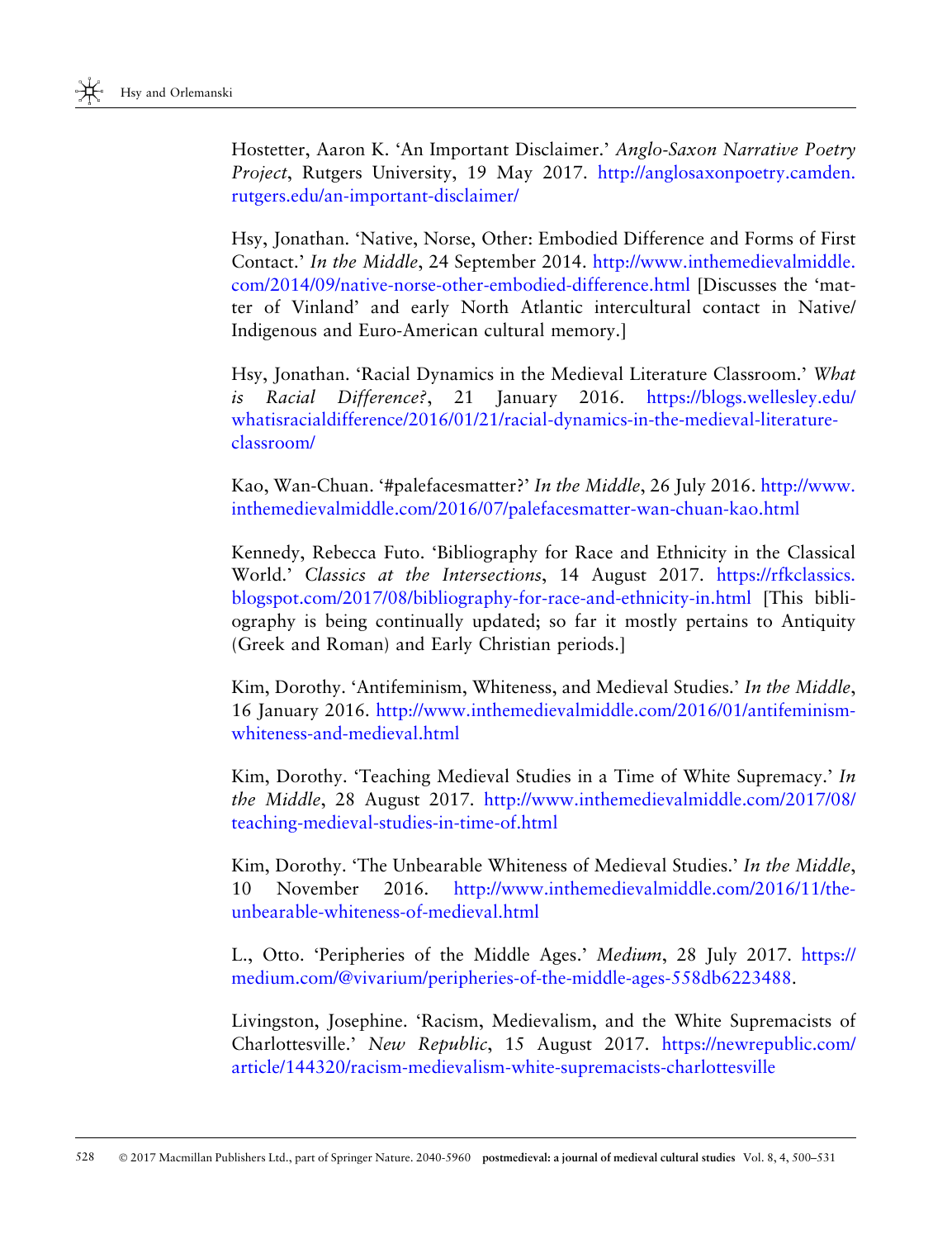Lomuto, Sierra. 'White Nationalism and the Ethics of Medieval Studies.' In the Middle, 5 December 2016. [http://www.inthemedievalmiddle.com/2016/12/](http://www.inthemedievalmiddle.com/2016/12/white-nationalism-and-ethics-of.html) [white-nationalism-and-ethics-of.html](http://www.inthemedievalmiddle.com/2016/12/white-nationalism-and-ethics-of.html)

Marian. 'The Virgin at Chartres, White Supremacy, and Medieval Studies.' Mostly Medieval: Images and Reflections, 20 September 2017. [https://](https://mostlymedievalimagesreflections.blogspot.com/2017/09/the-virgin-at-chartres-white-supremacy.html) [mostlymedievalimagesreflections.blogspot.com/2017/09/the-virgin-at-chartres](https://mostlymedievalimagesreflections.blogspot.com/2017/09/the-virgin-at-chartres-white-supremacy.html)[white-supremacy.html](https://mostlymedievalimagesreflections.blogspot.com/2017/09/the-virgin-at-chartres-white-supremacy.html)

Medievalists of Color (collectively authored). 'On Race and Medieval Studies: A Collective Statement by Medievalists of Color.' Medievalists of Color, 1 August 2017. [http://medievalistsofcolor.com/medievalists-of-color-/on-race-and-medieval](http://medievalistsofcolor.com/medievalists-of-color-/on-race-and-medieval-studies)[studies.](http://medievalistsofcolor.com/medievalists-of-color-/on-race-and-medieval-studies)

Medievalists of Color (collectively authored). 'Statement of Solidarity With Our Jewish Colleagues.' Medievalists of Color, 7 September 2017. [http://](http://medievalistsofcolor.com/medievalists-of-color-/statement-of-solidarity) [medievalistsofcolor.com/medievalists-of-color-/statement-of-solidarity](http://medievalistsofcolor.com/medievalists-of-color-/statement-of-solidarity)

Miyashiro, Adam. 'Decolonizing Anglo-Saxon Studies: A Response to ISAS in Honolulu.' In the Middle, 29 July 2017. [http://www.inthemedievalmiddle.com/](http://www.inthemedievalmiddle.com/2017/07/decolonizing-anglo-saxon-studies.html) [2017/07/decolonizing-anglo-saxon-studies.html](http://www.inthemedievalmiddle.com/2017/07/decolonizing-anglo-saxon-studies.html)

Peralta, Dan-el Padilla. 'Classics Beyond the Pale.' EIDOLON: a modern way to write about the ancient world, 20 February 2017. [https://eidolon.pub/classics](https://eidolon.pub/classics-beyond-the-pale-534bdbb3601b)[beyond-the-pale-534bdbb3601b](https://eidolon.pub/classics-beyond-the-pale-534bdbb3601b) [This posting (and the blog as a whole) focuses on classical antiquity but much of the content and topics are useful for medievalists as well.]

Perry, David M. 'White Supremacists Love Vikings. But They've Got History All Wrong.' The Washington Post, 31 May 2017. [https://www.washingtonpost.](https://www.washingtonpost.com/posteverything/wp/2017/05/31/white-supremacists-love-vikings-but-theyve-got-history-all-wrong/) [com/posteverything/wp/2017/05/31/white-supremacists-love-vikings-but](https://www.washingtonpost.com/posteverything/wp/2017/05/31/white-supremacists-love-vikings-but-theyve-got-history-all-wrong/)[theyve-got-history-all-wrong/](https://www.washingtonpost.com/posteverything/wp/2017/05/31/white-supremacists-love-vikings-but-theyve-got-history-all-wrong/)

S.N., 'Medieval Memes: The Far Right's New Fascination with the Middle Ages.' The Economist, 2 January 2017. [http://www.economist.com/blogs/](http://www.economist.com/blogs/democracyinamerica/2017/01/medieval-memes) [democracyinamerica/2017/01/medieval-memes](http://www.economist.com/blogs/democracyinamerica/2017/01/medieval-memes)

Steel, Karl. 'Bad Heritage, Immediacy, and Vikings.' In the Middle, 13 August 2014. [http://www.inthemedievalmiddle.com/2014/08/bad-heritage-immediacy](http://www.inthemedievalmiddle.com/2014/08/bad-heritage-immediacy-and-vikings.html)[and-vikings.html](http://www.inthemedievalmiddle.com/2014/08/bad-heritage-immediacy-and-vikings.html) [Forthcoming as 'Bad Heritage: The American Viking Fantasy, from the Nineteenth Century to Now.' In Nature, Culture, Ecologies: Nature in Transcultural Contexts, ed. Gesa Mackenthun and Stephanie Wodianka (Münster: Waxmann, 2017?)]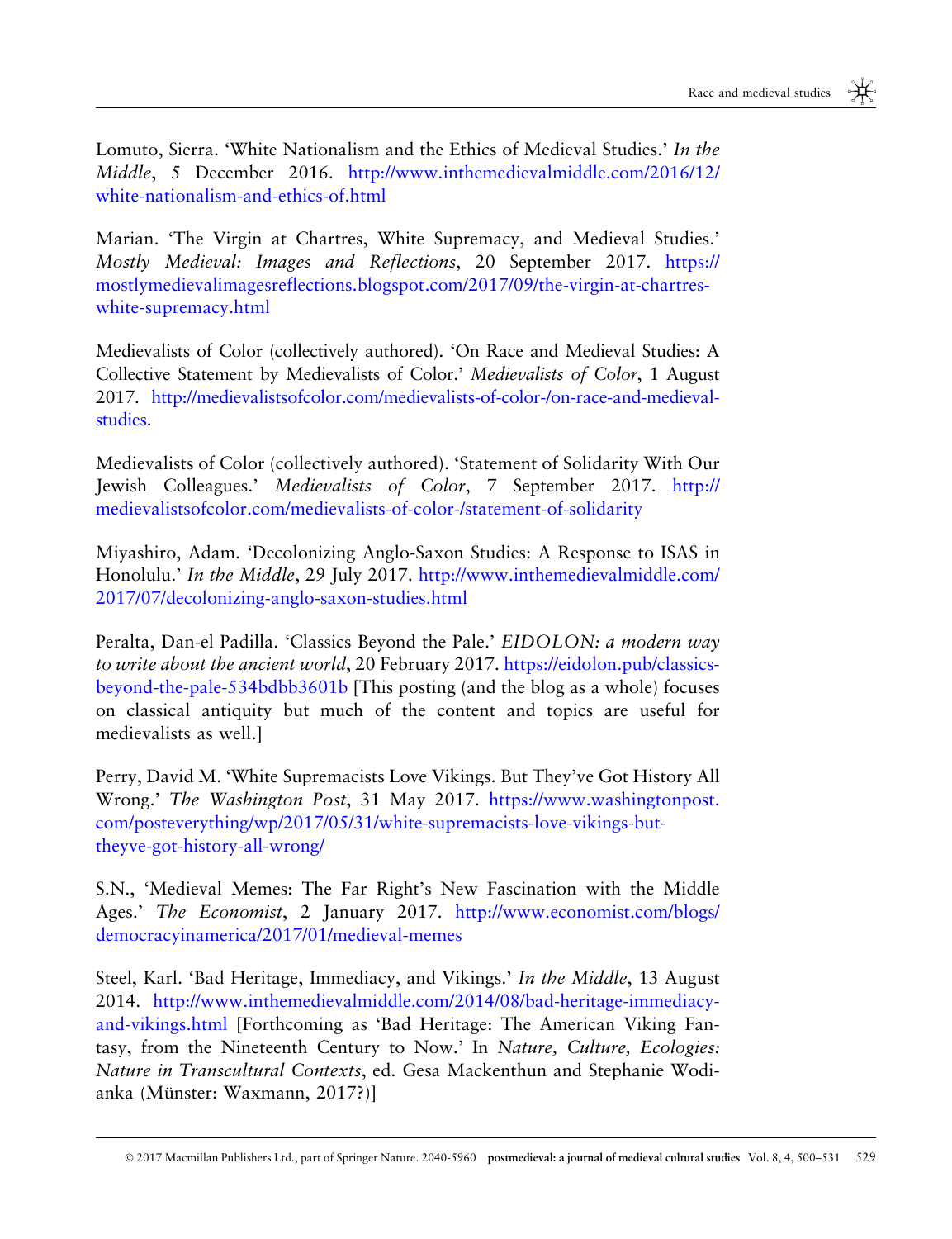Sturtevant, Paul B. 'Race, Racism, and the Middle Ages: Tearing Down the ''Whites Only'' Medieval World.' The Public Medievalist, 7 February 2017. [http://www.publicmedievalist.com/race-racism-middle-ages-tearing-whites](http://www.publicmedievalist.com/race-racism-middle-ages-tearing-whites-medieval-world/)[medieval-world/](http://www.publicmedievalist.com/race-racism-middle-ages-tearing-whites-medieval-world/) [This post is the introduction to a series by different authors on 'Race, Racism, and the Middle Ages.']

Various, 'TPM Special Series: Race, Racism and the Middle Ages.' The Public Medievalist, starting 7 February 2017. [http://www.publicmedievalist.com/race](http://www.publicmedievalist.com/race-racism-middle-ages-toc/)[racism-middle-ages-toc/](http://www.publicmedievalist.com/race-racism-middle-ages-toc/) [See the table of contents for a series by different authors on the topic of 'Race, Racism and the Middle Ages.']

Umachandran, Mathura. 'Fragile, Handle With Care: On White Classicists.' EIDOLON: a modern way to write about the ancient world, 5 June 2017. <https://eidolon.pub/fragile-handle-with-care-66848145cf29> [This posting (and the blog as a whole) focuses on classical antiquity but much of the content and topics are useful for medievalists as well.]

Van Norden, Bryan William. 'What's With Nazis and Knights?' Huffington Post, 19 September 2017. [http://www.huffingtonpost.com/entry/whats-with](http://www.huffingtonpost.com/entry/whats-with-nazis-and-knights_us_59c0b469e4b082fd4205b98d)[nazis-and-knights\\_us\\_59c0b469e4b082fd4205b98d](http://www.huffingtonpost.com/entry/whats-with-nazis-and-knights_us_59c0b469e4b082fd4205b98d)

Waddell, Brodie. 'A Reading List of Scholarship by People of Color on Slavery and Colonialism, c.1500-1750.' The Many-Headed Monster, 25 July 2017. [https://manyheadedmonster.wordpress.com/2017/07/25/a-reading-list-of](https://manyheadedmonster.wordpress.com/2017/07/25/a-reading-list-of-scholarship-by-people-of-colour-on-slavery-and-colonialism-c-1500-1750/)[scholarship-by-people-of-colour-on-slavery-and-colonialism-c-1500-1750/](https://manyheadedmonster.wordpress.com/2017/07/25/a-reading-list-of-scholarship-by-people-of-colour-on-slavery-and-colonialism-c-1500-1750/) [This bibliography focuses on early modern contexts but can still be useful for understanding medieval contexts.]

Whitaker, Cord. 'Pale Like Me: Resistance, Assimilation, and "Pale Faces" Sixteen Years On.' In the Middle, 20 July 2016. [http://www.](http://www.inthemedievalmiddle.com/2016/07/pale-like-me-resistance-assimilation.html) [inthemedievalmiddle.com/2016/07/pale-like-me-resistance-assimilation.html](http://www.inthemedievalmiddle.com/2016/07/pale-like-me-resistance-assimilation.html)

Young, Helen. 'Re-making The Real Middle Ages<sup>TM</sup>.' In the Middle, 21 August 2014. [http://www.inthemedievalmiddle.com/2014/08/re-making-real-middle](http://www.inthemedievalmiddle.com/2014/08/re-making-real-middle-ages.html)[ages.html](http://www.inthemedievalmiddle.com/2014/08/re-making-real-middle-ages.html)